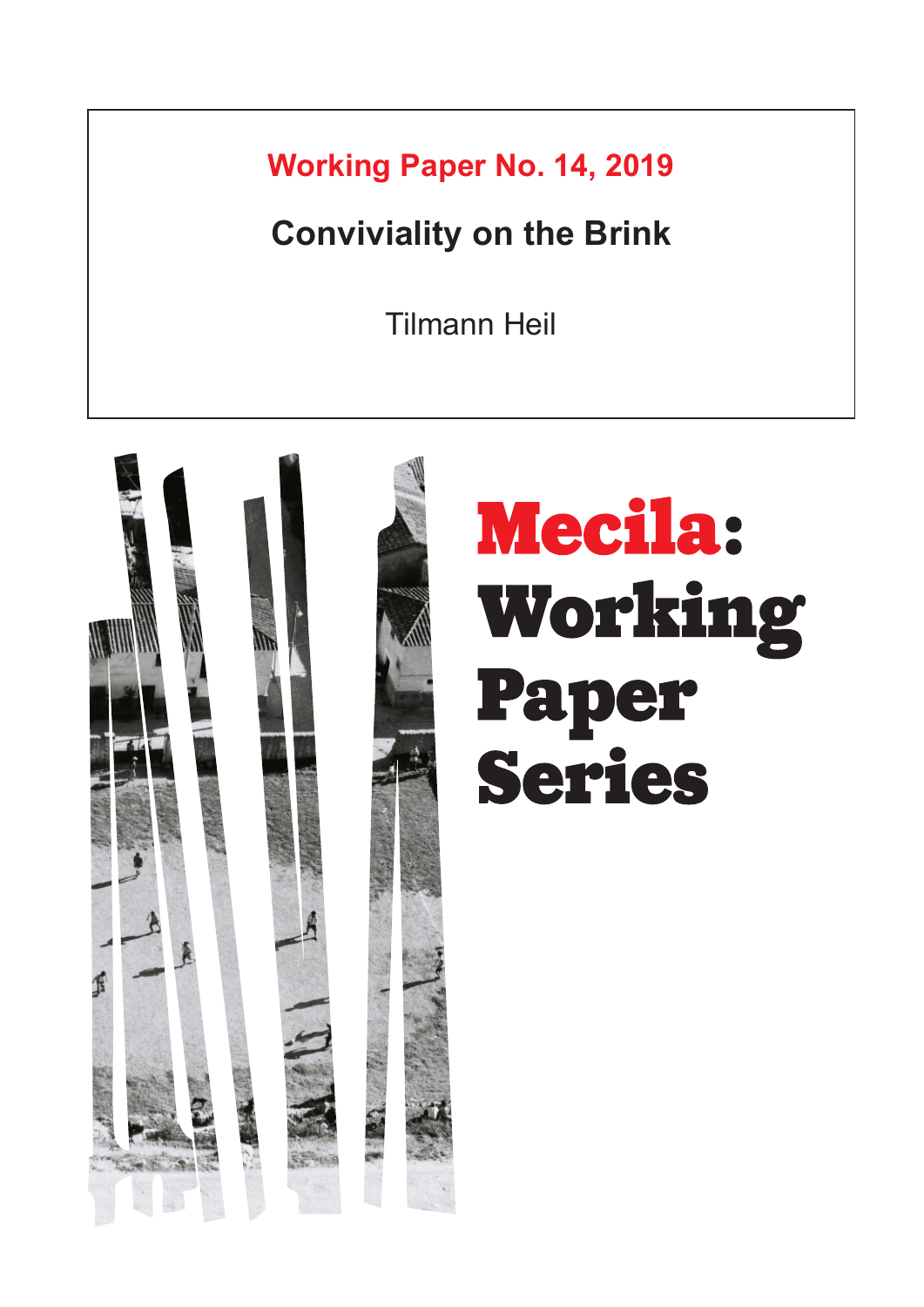The *Mecila Working Paper Series* is produced by:

The Maria Sibylla Merian International Centre for Advanced Studies in the Humanities and Social Sciences Conviviality-Inequality in Latin America (Mecila), Rua Morgado de Mateus, 615, São Paulo – SP, CEP 04015-902, Brazil.

- Executive Editors: Sérgio Costa, Lateinamerika-Institut, Freie Universität Berlin, Germany Paul Talcott, Lateinamerika-Institut, Freie Universität Berlin, Germany Nicolas Wasser, Mecila, São Paulo, Brazil
- Editing/Production: Sérgio Costa, Nicolas Wasser, Luciane Scarato, Paul Talcott

This working paper series is produced as part of the activities of the Maria Sibylla Merian International Centre for Advanced Studies in the Humanities and Social Sciences Conviviality-Inequality in Latin America (Mecila) funded by the German Federal Ministry of Education and Research (BMBF).

All working papers are available free of charge on the Centre website: http://mecila.net

Printing of library and archival copies courtesy of the Ibero-Amerikanisches Institut, Stiftung Preußischer Kulturbesitz, Berlin, Germany.

#### Citation:

Heil, Tilmann (2019): "Conviviality on the Brink", *Mecila Working Paper Series*, No. 14, São Paulo: The Maria Sibylla Merian International Centre for Advanced Studies in the Humanities and Social Sciences Conviviality-Inequality in Latin America.

Copyright for this edition:

#### © Tilmann Heil

This work is provided under a Creative Commons 4.0 Attribution-NonCommercial-NoDerivatives 4.0 International License (CC BY-NC-ND 4.0). The text of the license can be read at https:// creativecommons.org/licenses/by-nc-nd/4.0/legalcode.

The Maria Sibylla Merian International Centre for Advanced Studies in the Humanities and Social Sciences Conviviality-Inequality in Latin America cannot be held responsible for errors or any consequences arising from the use of information contained in this Working Paper; the views and opinions expressed are solely those of the author or authors and do not necessarily reflect those of the Maria Sibylla Merian International Centre for Advanced Studies in the Humanities and Social Sciences Conviviality-Inequality in Latin America, its research projects or sponsors.

Inclusion of a paper in the *Mecila Working Paper Series* does not constitute publication and should not limit publication (with permission of the copyright holder or holders) in any other venue.

Cover photo: © Nicolas Wasser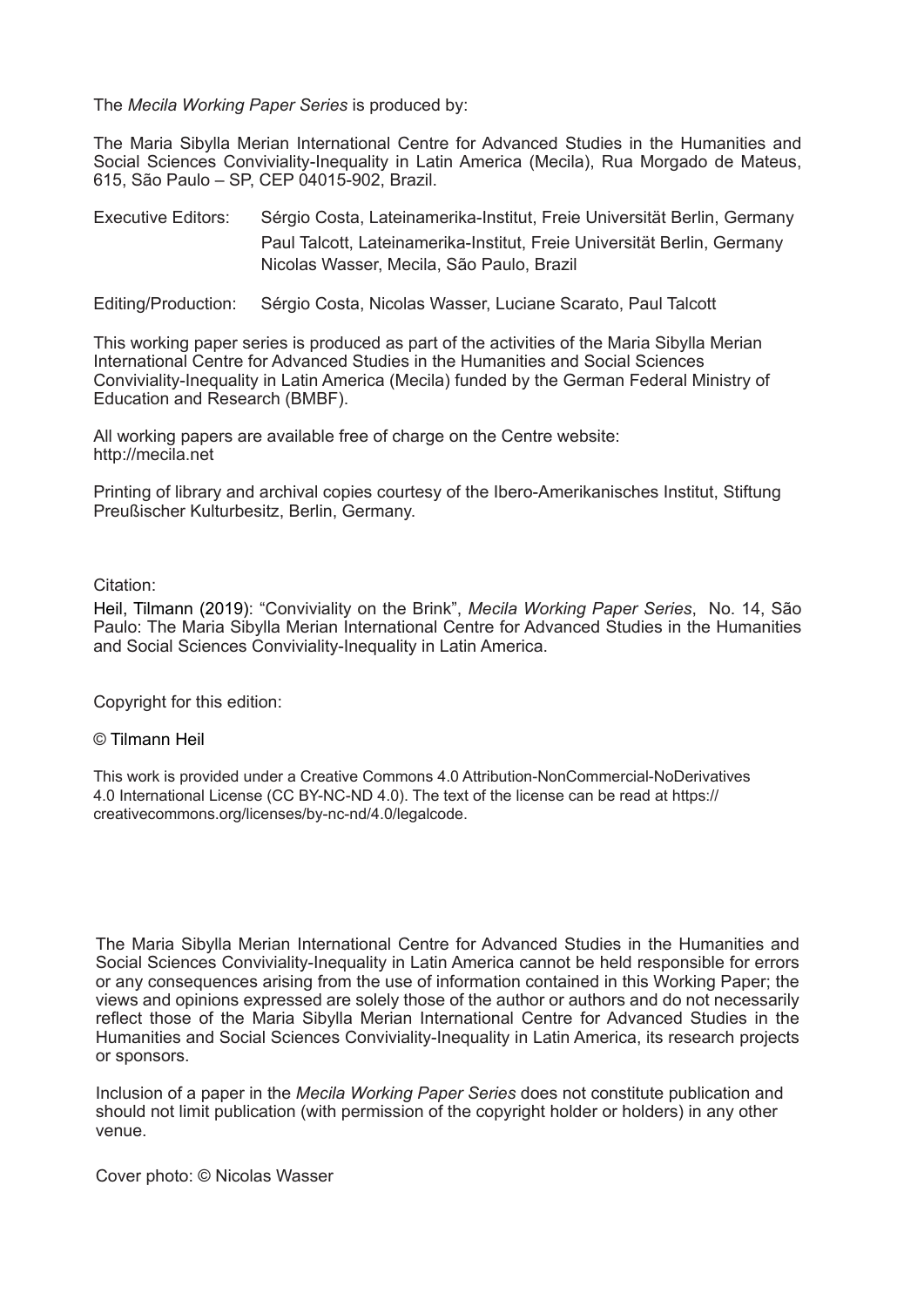# **Conviviality on the Brink**

Tilmann Heil

### **Abstract**

Current academic usages of the notion of conviviality often carry a normative connotation in which it is opposed to tension and conflict. Instead, I propose to use conviviality as an analytical term. This everyday living together is characterized by tensions, contradictions, and inconsistencies that complicate abstract theorization and the use of clearly defined concepts whose role is, as Stuart Hall once suggested, to give us a good night's rest by feigning a stability we long for. If conviviality is, as I suggest, understood as a notion that embraces the inconsistencies, multiplicities, and complexities of new urban ways, I inquire into the emerging relationalities between recently-arrived Senegalese and their social context in Rio de Janeiro under the impact of multiple hierarchical orders, including race, origin, education, and class. $^1$ 

#### **Keywords:**

conviviality | Rio de Janeiro | difference

#### **About the author:**

Tilmann Heil is an INCOMING [PEGASUS] Marie Sklodowska-Curie Fellow at KU Leuven. 2013-2017, he was a postdoctoral researcher in the Center of Excellence 'Cultural Foundations of Social Integration', University of Konstanz. During his doctoral training from 2009-2013 at the University of Oxford, he also held a Doctoral Research Fellowship at the Max Planck Institute for the Study of Religious and Ethnic Diversity in Goettingen and was affiliated with the Oxford Diaspora Programme (International Migration Institute), the African Studies Centre and COMPAS (Centre on Migration, Policy and Society). Heil is currently doing research on urban hierarchies and inequalities based on ethnographic research with Senegalese and Spanish migrants in Rio de Janeiro.

1 This work was supported by the Center of Excellence, University of Konstanz and the FWO and the European Union's Horizon 2020 research and innovation programme under the Marie Sklodowska-Curie Grant [665501]. I thank Magdalena Nowicka for the profound and insightful discussions we had on several aspects of this paper.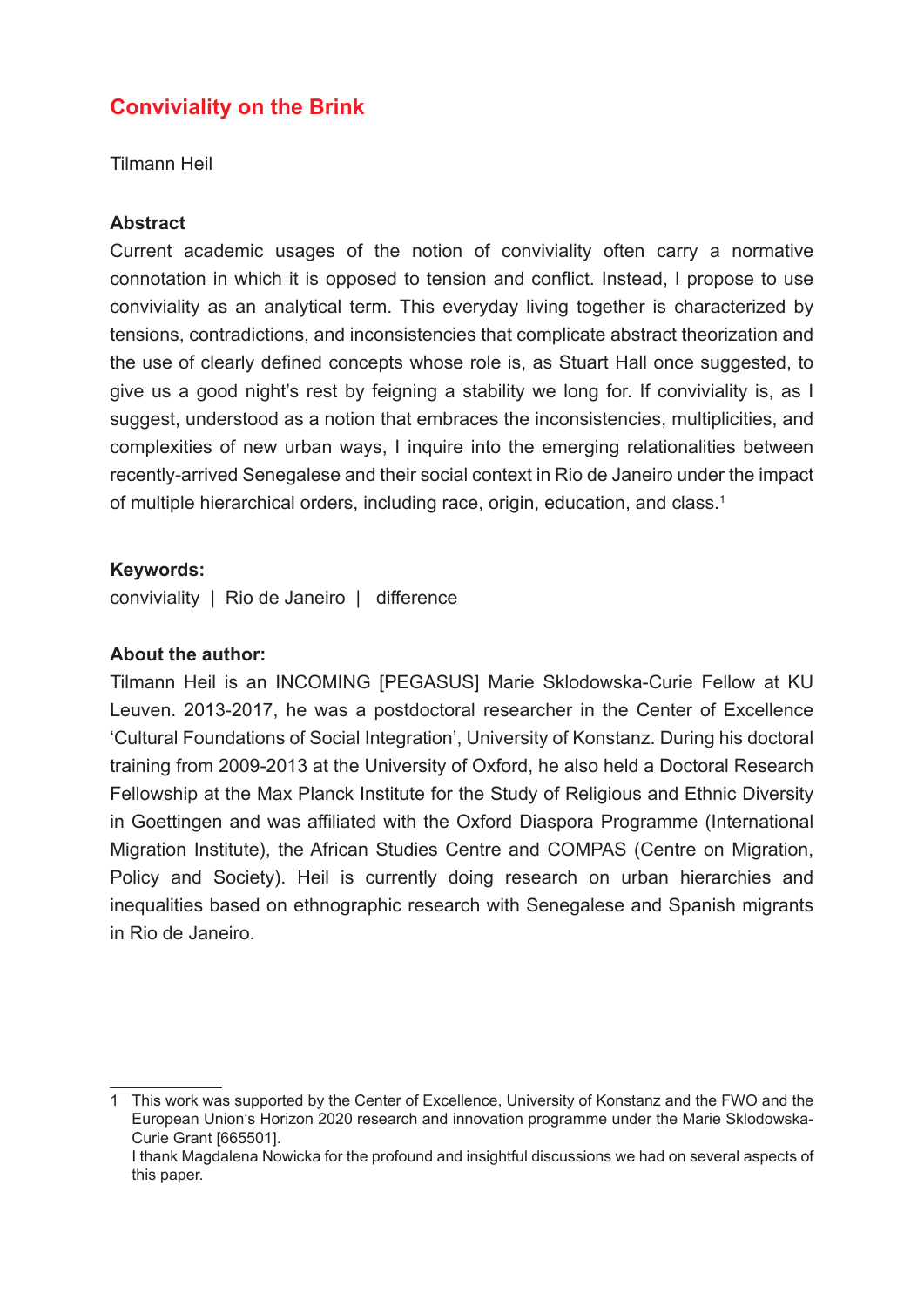# **Contents**

| 1. |                                                               | <b>Only One among Many</b>                                  |                |
|----|---------------------------------------------------------------|-------------------------------------------------------------|----------------|
| 2. | <b>Re/Focusing Conviviality Conceptually</b>                  |                                                             | 1              |
|    | 2.1                                                           | <b>Conviviality and Difference</b>                          | $\overline{2}$ |
|    | 2.2                                                           | Conviviality, Citizenship, Interculturalism and In/Equality | 5              |
|    | 2.3                                                           | Conviviality and In/Stability                               | 8              |
| 3. | Recent Migration and Long-Term Inequalities in Rio de Janeiro |                                                             | 9              |
|    | 3.1                                                           | <b>Contextualizing Recent Migration</b>                     | $9\,$          |
|    | 3.2                                                           | On the Specificity of Race                                  | 11             |
| 4. | The Multidirectionality of Valued Difference                  |                                                             | 13             |
|    | 4.1                                                           | <b>Relationality Through Comparison</b>                     | 14             |
|    | 4.2                                                           | Africanness and Global Racism                               | 17             |
|    | 4.3                                                           | Marginality and Changing Hierarchical Orders                | 19             |
| 5. | <b>Conclusions</b>                                            |                                                             | 21             |
| 6. |                                                               | <b>Bibliography</b>                                         | 23             |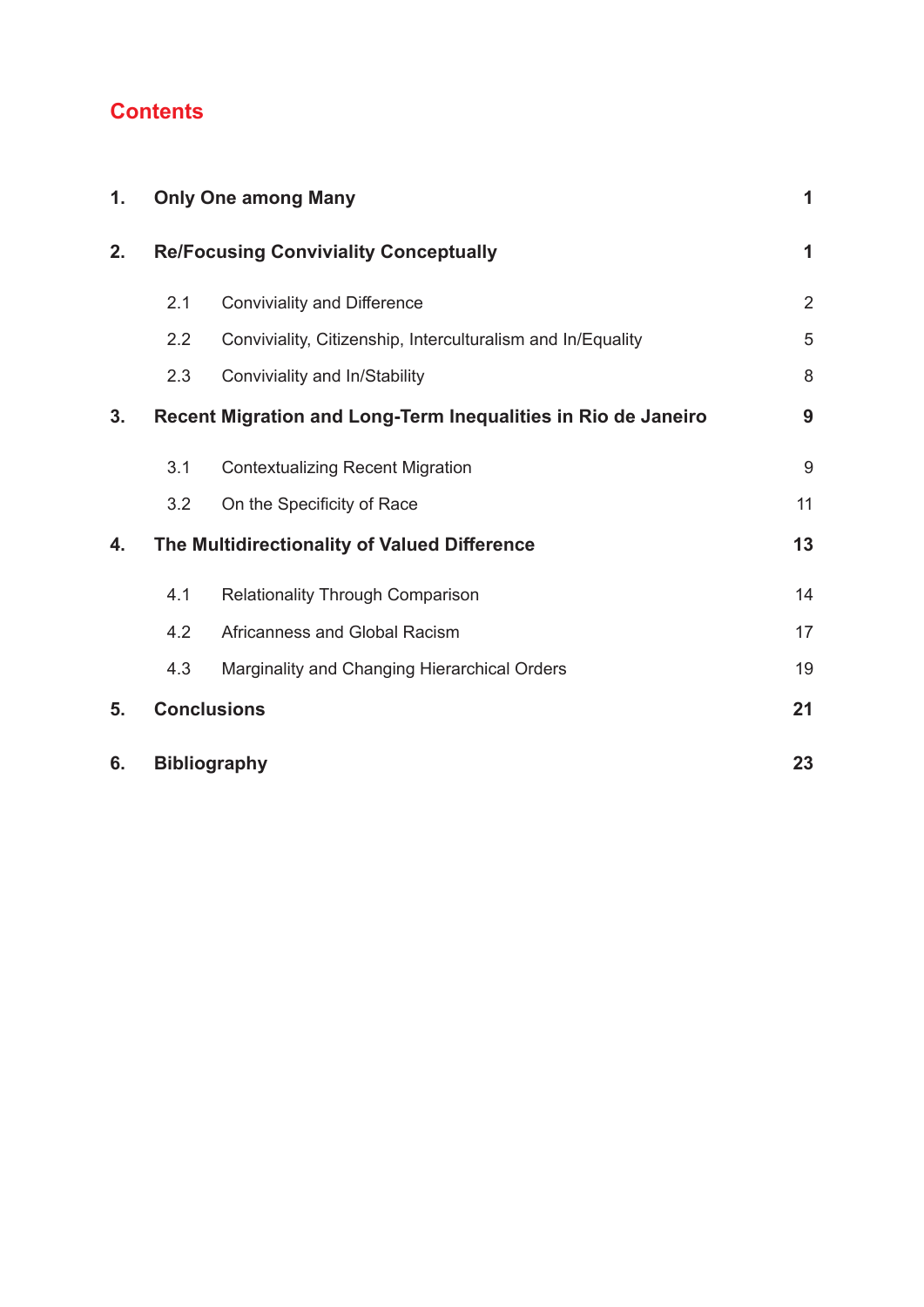# **1. Only One among Many**

I was inspired to think about conviviality on the brink by the lives of some Senegalese beach vendors who in the summer of 2016 had just moved to a small studio apartment in Copacabana, Rio de Janeiro. Before, they had lived in a gentrifying *favela* and in the socially heterogeneous Centro neighbourhood of Niteroi, Rio de Janeiro's neighbouring town. In their spare time, they mainly interacted with other Senegalese, the great majority of whom were disciples of the Murid Muslim brotherhood. To make their migration adventure worthwhile, their economic success in Rio de Janeiro mattered most. For that, they worked long shifts at the beaches, only taking a break if it rained. They clearly sensed that they were among many trying to get by. Given the current situation of economic downturn and political turmoil, this was not easy. Independent of the economic priority, my interlocutors' daily commentaries revealed to anybody listening how relating to the current locality and its ways of living with difference was neither simple nor straightforward.

In this paper, I address three points: Firstly, I root my thinking on conviviality in West Africa and Spain. Having worked with Senegalese living and passing through the Metropolitan Region of Rio de Janeiro since 2014, I then ask what is specific about conviviality and race in this context. Finally, I inquire into the dynamic of conviviality as it happens on the brink in Rio de Janeiro and ask what kind of social relations exist in a city that always is under social stress. To answer these questions, I provide some conceptual considerations on conviviality, followed by a juxtaposition to citizenship and interculturalism as two concepts more prominently used for similar analytical purposes across Latin America. I then introduce some of the relevant specificity of the Senegalese migration to Rio de Janeiro and of race and racism in Brazil. Returning to my ethnographic work with Senegalese I delve into how they created relationality through comparison, faced discourses of Africanness and global racism, and handled a sense of marginality within changing hierarchical orders.

# **2. Re/Focusing Conviviality Conceptually**

Instead of using conviviality descriptively for situations in which people get along, I step back and ask whether the attempt to develop conviviality as an analytical perspective allows us to tell known stories differently or to formulate new questions regarding old phenomena, such as racism or discrimination. Contrary to publications that take conviviality at face value, I have developed conviviality as a concept that directs our focus on the everyday processes of how people live together in mundane encounters, of how they re/translate between their maintained differences and how they re/negotiate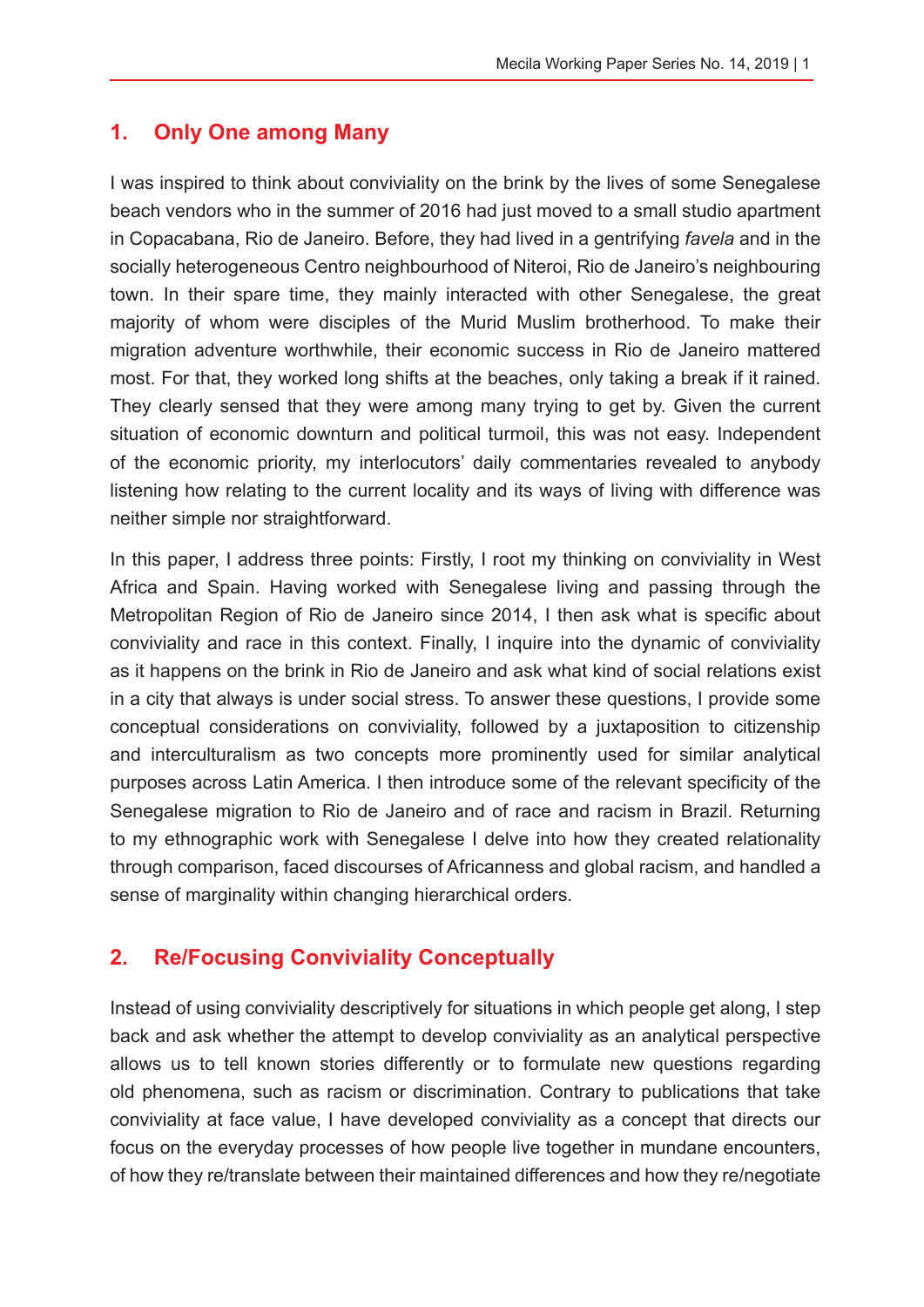ways of being in the same locale. As an analytical term, it encompasses inconsistencies and multiplicities of getting by despite one's differences (Heil 2015, 2014a).

Three dimensions are particularly prominent, as they emerge from my work in West Africa, Southern Europe, and Brazil: difference, in/equality, and in/stability. Apart from a conversation with key publication on conviviality, the conceptual discussion also happens in juxtaposition to interculturalism and citizenship, concepts that have been discussed widely in relation to diverse and unequal societies in Latin America. Next, I will revise some of the ways in which the different concepts deal with difference and inequality, as well as instability and complexity, to develop and strengthen the analytical potential of conviviality.

## **2.1 Conviviality and Difference**

In a thought-provoking piece on convivialism, Raymond Boisvert (2010) stresses the centrality of the preposition 'con' or 'with' to point out the centrality of interdependency, interweaving, intertwining, and relationality for this notion. Such a thinking about withness parallels the discussions of difference and otherness. Self-other relations are ambivalent and interdependent, difference is 'positional, conditional and conjunctural' (Hall 2005: 447). A distinctive concern to conviviality is, however, to concentrate analytical attention on relationality rather than on (fixed) positions of self and other. While relationality remains necessarily linked to the positionalities of self and other, prioritizing the former or the latter marks diametrically opposed starting points for an understanding of sociality. It is a shift to the relationality that I pursue.

To discuss the analytical use of conviviality, I abstain from participating in a more normative discussion on conviviality that also currently takes place in relation to the early work of Ivan Illich and the Manifeste Convivialiste (Illich 1973; Alphandéry et al. 2013; Caillé 2011; Adloff et al. 2016). Instead, I situate my own work alongside two bodies of literature that have used conviviality in very contrastive ways, however, both in relation to difference and inequality in postcolonial contexts.

Firstly, Paul Gilroy uses conviviality rather unsystematically to refer to a somewhat optimistic idea of getting along with difference in postcolonial, increasingly diverse contexts characterized by multiculture. In "After Empire", he writes that

[c]onviviality is a social pattern in which different metropolitan groups dwell in close proximity, but where their racial, linguistic and religious particularities do not – as the logic of ethnic absolutism suggests they must – add up to ordinary and complex nature of ethnic diversity discontinuities of experience or insuperable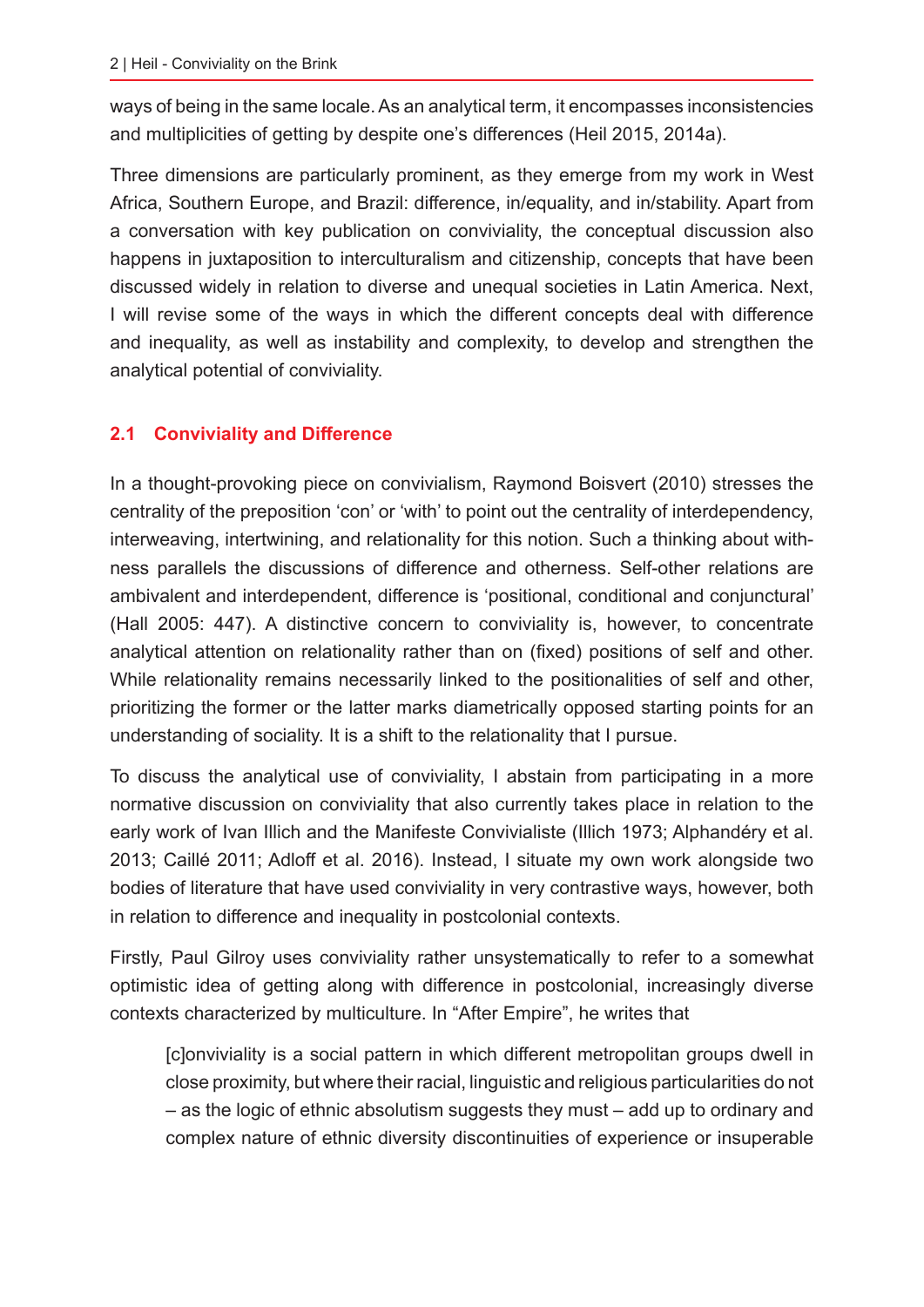problems of communication. In these conditions, a degree of differentiation can be combined with a large measure of overlapping. (Gilroy 2006: 23–24)

Gilroy hereby intertwines his suggestion of conviviality with the condition of urban multiculture, which he uses to describe – in his above words – the large measure of overlapping. Throughout his work, he suggests that multiculture results from the condition of the postcolonial state and the process of urban mixing during which ethnic differences have become ordinary and, as a consequence, unremarkable.

While Valentine warns us that recent uses of conviviality appear as a 'worrying romanticisation' (Valentine 2008), I fear that the notion of 'multiculture' suffers from the same ill, as it celebrates mixing and predicts a future in which difference might no longer be recognizable. The legacies and challenges, which Gilroy himself identified as part of the postcolonial melancholia, persist. How do we then shape our analytical tools to capture such situations? I suggest that we need to take the uncomfortable and dark aspects of social relations such as inequality and racism, as well as everyday tension and contained conflict more at face value. They have become part and parcel of current modes of living with difference. A re-focused definition of conviviality can help us to capture exactly this.

Recent analysis of Sarah Neal et al. (2017, 2018) suggest that there are productive commonalities between the concept of community and conviviality. They quote my own work in which I state that conviviality is 'founded on common values and a willing submission to these' (Heil 2014a). However, while they stress the productivity of these links, I would put more emphasis on Iris Young's (1986: 5) critique of community that 'the ideal of community exhibits a totalizing impulse and denies difference'. Neal at al. rightly observe that 'conviviality has empathy with difference […] while community [relies on] affinities with recognized and similar others' (Neal et al. 2017: 34). To me, rather than seeing a communality, this observation sets the two concepts miles apart. It is in the nitty-gritty of ethnography to strike the balance between that which remains shared and that that which defines difference. The willing submission to some common values is an example of the relationality that mediates difference.

Neal et al. (2017)'s argument is one more example of the urgent need to reformulate the difficultly understood relationship of conviviality with difference and with tension due to inequalities. A somewhat inspiring argument not from a migration-related context, but from a postcolonial one – unequal due to the intricate genealogy of exploitative colonialism and the character of the postcolonial state – can be found in the work of Achille Mbembe.

The provocative work of Achille Mbembe (2001), *On the Postcolony*, which ultimately seeks ways to write Africa anew, and the key ideas first introduced in an article on "The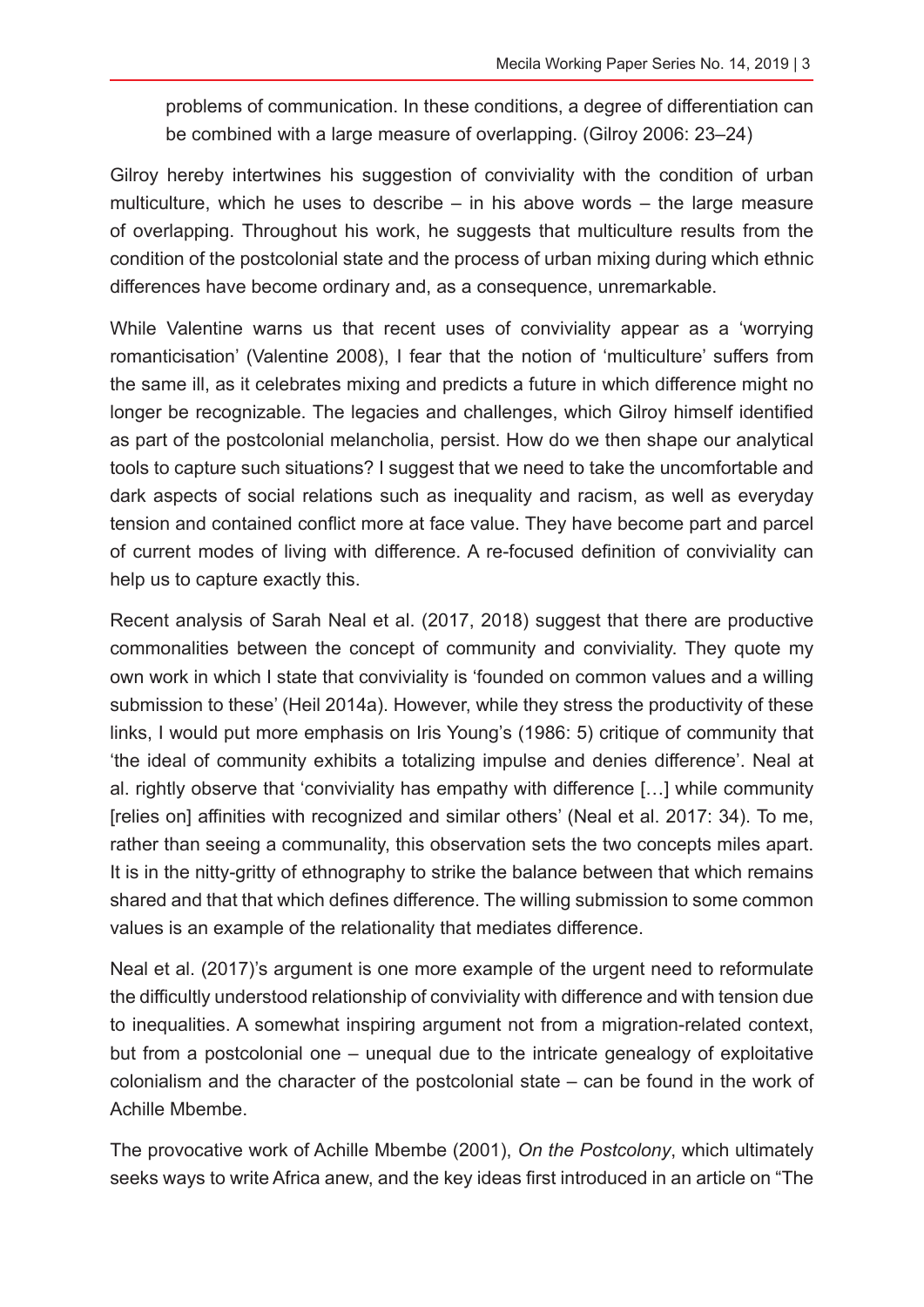Banality of Power" (1992) characterizes the postcolonial situation as one of conviviality, a fetishized, paradoxical, mutually interdependent questioning and reconfirmation of power. It is not an idealized portrayal of conviviality as an optimal state, as in the convivialist manifesto (Alphandéry et al. 2013), but an attempt to describe the hardship and failure of postcolonial rule in ways that go beyond colonial categories of the dominated and the oppressed. Mbembe is interested in unequal relations, the working of power, hierarchy and inequality, and the ways in which they are constituted, questioned, and reinforced. Despite being heavily critiqued (Weate 2003) and questioned (Butler 1992), Mbembe's work starkly introduces some of the necessary complexities of a convivial relationship or situation, which I hold we will increasingly have to consider in order not to reproduce simplistic arguments about integration, cohesion, or other concepts alluding to stability and continuity.

Conviviality as a highly unequal mode of being characterizes the postcolonial relations of power. In an uncomfortably realist and outspoken style, Mbembe describes the relationship between 'the masters of power' and 'those whom they crush' (Mbembe 1992: 24) in the 'chaotic plurality' of the postcolony. He claims that simple dichotomies such as 'resistance/passivity, subjection/autonomy, hegemony/counter-hegemony, totalization/detotalization' (Mbembe 1992: 3) need to be left behind to understand the postcolonial condition. The commandment understood as the 'images and structures of power and coercion', the 'authoritarian modality *par excellence*' (Mbembe 1992: 3), works as a fetish. By this, he urges the analyst to be attentive to the surplus of nonnegotiable meaning that signs, vocabulary, and narratives are invested with. He shows how acts of power are often obscene and grotesque, qualities that Bakhtin reserves for people's actions.

It is only through such a shift in perspective that we can come to understand that the postcolonial relationship is not primarily a relationship of resistance or of collaboration but is rather best characterized as a promiscuous relationship: a convivial tension between the commandment and its "targets" (Mbembe 1992: 5).

[…]

Conversely, the official world mimics popular vulgarity, inserting it at the very core of the procedures by which it claims to rise to grandeur. It is unnecessary, then, to do as Bakhtin does and insist on oppositions [dédoublements] or, as conventional analysis has it, on the purported logic of resistance, disengagement, or disjunction. Instead, the emphasis should be upon the logics of conviviality, on the dynamics of domesticity and familiarity, which inscribe the dominant and the dominated in the same epistemological field (Mbembe 1992: 14).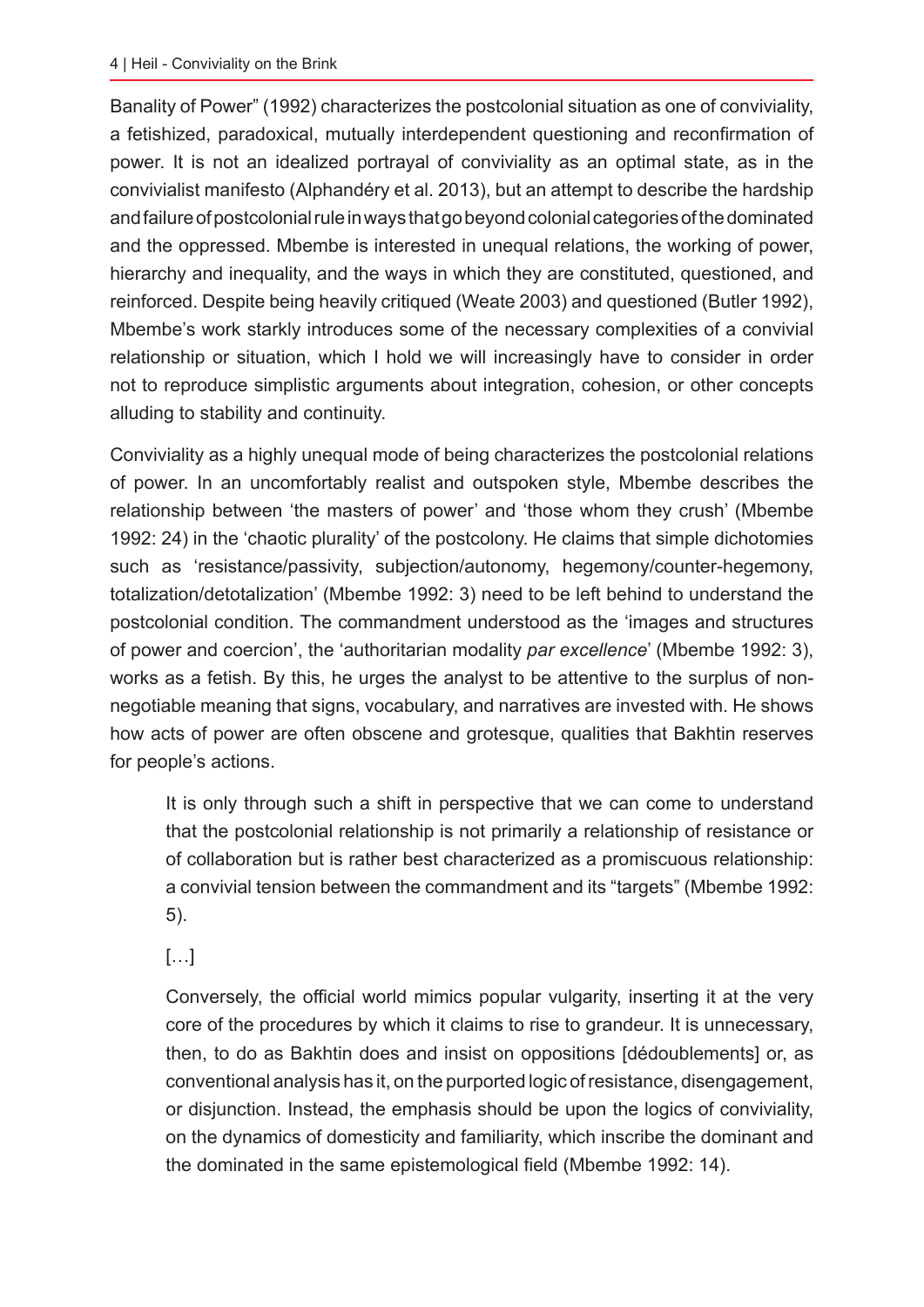Further detail is worthwhile to inspire our discussion of migration contexts. Regarding the commandment – which is characterized by interplay and conviviality, a regime of constraints and connivance, and which is 'marked by innate caution, constant compromises, small tokens of fealty, and a precipitance to denunciate those who are labelled "subversive" – the analyst must be attentive to the myriad ways in which ordinary people bridle, trick, and actually toy with power instead of confronting it directly.' (Mbembe 1992: 22) Such framings are helpful to also think conviviality in societies with other genealogies that have also produced hierarchical, intersecting inequalities. Such an analysis of relational power geometries can be, but is not necessarily restricted to the state and likely involves multiple, coexisting structuring logics.

In the quest for a troubling concept of conviviality, my final consideration of Mbembe's work concerns his attempt to juxtapose postcolonial commandment and coloniality. While a continuity is undeniable, Mbembe characterizes coloniality as a way of disciplining bodies to make them sexually and spiritually tamed, docile, and productive, submissive and obedient (Mbembe 1992: 18). In the postcolony, however, the economic rationale of coloniality has vanished – its main rationale – and is followed by eccentric, grotesque, and obscene forms of power. Do convivial relations characterize both types of power regimes, or do certain forms of power surpass them?

In order to transfer Mbembe's thought on conviviality and post/colonial power configurations to the contemporary Brazilian context, I suggest understanding his reflections merely as possible dimensions of analysis that are productive to think with. This also holds for the case of contemporary power relations in Rio de Janeiro of which the new presence of West African migrants form part. Therefore, both the characteristics of coloniality and the postcolony discussed above should be kept in mind when thinking about conviviality, migration, difference, and inequality in contemporary Brazil. Since I like to think patterns of inequality as dynamic and malleable, many ways exist of how they can be addressed and understood. The mechanisms that Mbembe's analysis reveals can thus augment our critical engagement with current migration contexts. Ideally, we would then better understand the ways in which differences are evaluated and values attached to them, as well as the resulting inequalities and hierarchies. Before I do this, I want to dwell a bit more on the questions of in/equality and sameness/difference engaging with some of the conceptual thought on interculturalism and citizenship in Latin America and beyond.

## **2.2 Conviviality, Citizenship, Interculturalism and In/Equality**

Rather than in terms of conviviality, academics have addressed the questions of in/ equality and difference in contemporary Latin American societies under the headings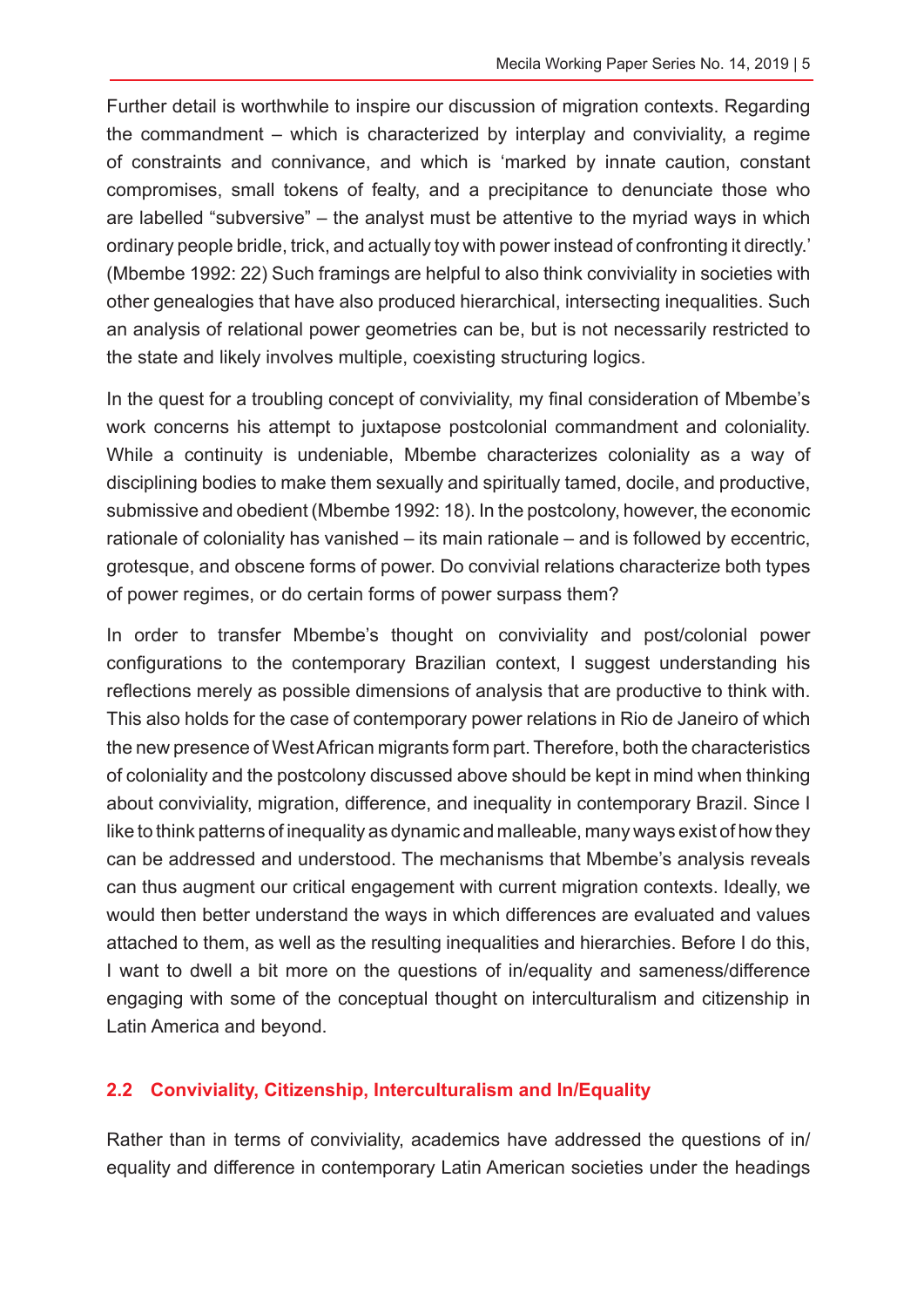of citizenship and interculturalism, sometimes joined by questions of coloniality and, in the Brazilian case, by miscegenation and the myths of racial democracy. Let me address them briefly to explore their contributions to my discussion of conviviality.

In principle, citizenship can be formulated as the right to have rights (Arendt 1998). It is a condition that is essentially constructed based on the exclusion of the noncitizen (Glenn 2000) in form of initiatives that limit the participation, recognition and belonging to a clearly defined group (Hall et al. 1992). Classically, the national state is expected to secure the rights of its citizens (Isin and Turner 2002). However, recent work critiques the very institution of citizenship as an instrument of power used to control and subject a nation state's own population (Genova 2015). While we observe that equality often appears as the ethical aspiration and the normative potential of politically motivated concepts such as citizenship, the relationships among people are rarely equal or unmarked at this neoliberal moment we are in (Redclift 2014). Despite all their differences, this dynamic can be observed in the African postcolony (Mbembe 2001), postcolonial Europe (Gilroy 2006), decolonial Latin America (Mignolo 2011) and their disjunctive democracies (Holston 2007). More often than not, the norm of equality seems to remain the least likely state of relationships. People experience racisms, as well as other forms of exclusion and discrimination as the characteristic manifestations of large inequalities which order them into hierarchies.

The discussion of citizenship thereby reflects a dynamic that I also perceive in my own work regarding in/equality, which I more frequently refer to as valued difference. Valued difference broadens the scope of registers that come into view, taking all socially relevant categorizations like gender, race, legal status and origin seriously, alongside class. Valued difference highlights that difference 'has always been implicitly, or explicitly, hierarchical in thought and oppressive in practice' (Alexander and Alleyne 2002: 543).

In Brazil, the discussion of citizenship has had a particular focus since large parts of the population, especially the black and urban poor, were fully or partially excluded from factual citizenship despite being Brazilian (Fischer 2008). Today, a population which finally organizes collective and civic processes to get to know and exercise their rights and demand recognition and participation confronts this differential citizenship (Holston 2008). These processes happen against the ideological backdrop of persistent myths, such as racial democracy, modernization and development ideologies (Paiva 2012).

In the case of migrants, the discussion of citizenship takes another modulation. A crucial link is forged to universal and human rights, which becomes apparent in the search for refuge and humanitarian protection. Throughout the last years, Brazil has been a country that has had one of the most generous migration policies to this effect, despite administrative challenges (Waldely and Figueira 2018). This is changing rapidly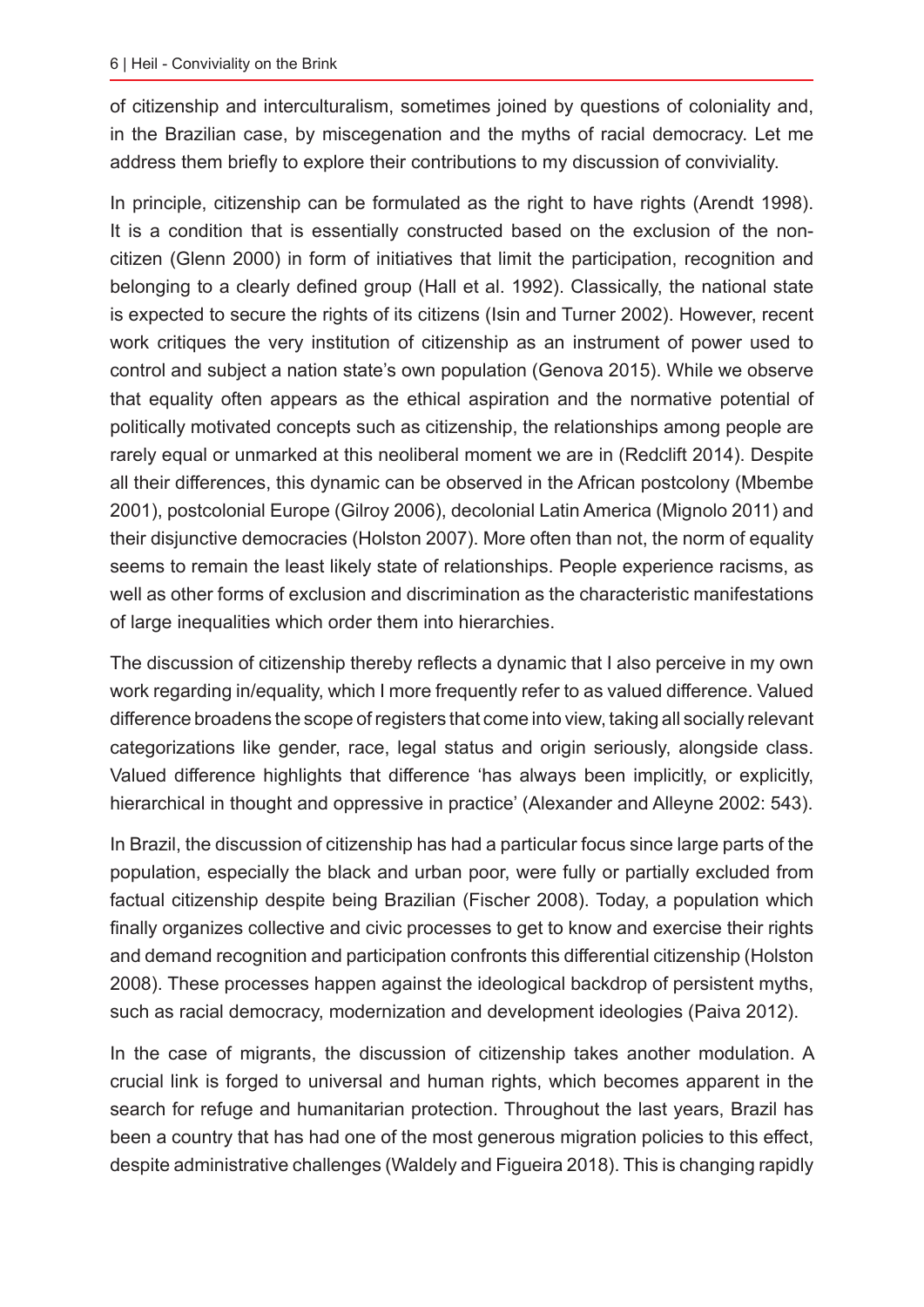under the current right-wing regime. On the other hand, several states of migrant origin recognize their citizens abroad and concede rights to them in form of transnational citizenship on the basis of dual citizenship (Faist 2000; Whitaker 2011). However, while this might involve multi-local engagements and a flexibilization of citizenship (Ong 1999), restricting rights and forging structures of inequality are frequent outcomes, certainly in places of arrival (Aneesh and Wolover 2017). People who move across borders stay vulnerable to exploitation, both during migration and at the new places of residence. Still, citizenship and claims to multiculturalism and interculturalism are also constituted as fields of tactical action for those who arrive in new places. The rights and recognition discourses become a resource to be mobilized alongside others.

While as citizens of a liberal and modern nation state individuals imagine equality, difference acts on a categorical and collective level, often involving imagined groups. The terms multiculturalism in Northern Europe and North America, and interculturalism in Latin America and Southern Europe both point out the cultural, racial and even ontological differences within the national populations and increasingly also of the immigrant population. Interculturalism is one of the principal modes in Latin America to think cultural difference and diversity. Various authors state that it is a political and democratic project, rather than an analytical term (Solano-Campos 2016). A central dimension is the focus on dialogue and communication. It frames the current situation including pre-colonial diversity, the colonial violence and miscegenation, and later experiences of mixing and hybridization. Interculturalism appears as a dynamic concept with a focus on the relationality of difference and with an interest in the transforming processes. As part of the conceptualization, culture thus appears flexible rather than reifying. However, critics lament that the persistence of inequalities, primarily related to race and the indigenous question, are negated (Solano-Campos 2016: 189).

Conviviality certainly shares some concerns with interculturalism. However, I use conviviality analytically precisely to understand the relational dynamics of practices such as communication or commentary, remaining aware that differences persist, are superimposed with inequalities, are reformulated and reappear. Furthermore, I do not apply conviviality to political and collective processes, but rather to everyday translations and negotiations, knowing well that they are also political.

The critics of interculturalism, remind us of the continuing and omnipresent impact of the colonial matrix of power, which combines the rhetoric of modernity and the logic of coloniality as its two sides according to Mignolo (2011: xviii). Expressed in racism and patriarchy, it is the humanity itself of large parts of the world's population that is challenged. Such a framing puts on centre stage the profound inequalities that characterize the global world order, to which Mignolo proposes decoloniality as a form of radical critique and change. However, the global entanglements identified are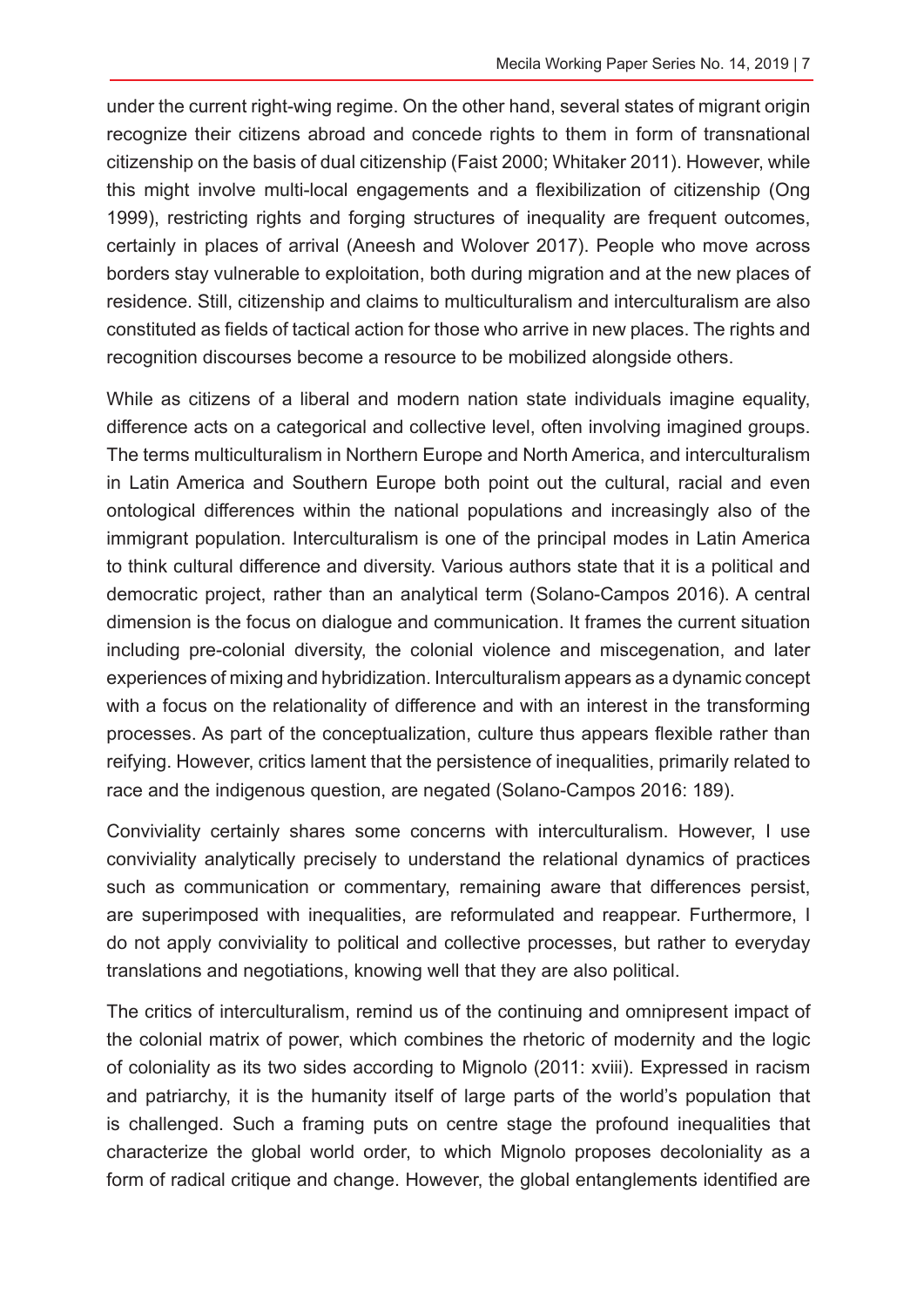also at work where thinkers of decoloniality dwell, mainly countries in the southern hemisphere. This poses a major challenge to political projects of interculturalism and reveals once popular beliefs such as of racial democracy in Brazil to be myths rather than lived reality.

#### **2.3 Conviviality and In/Stability**

With an analytical focus on the everyday of living together in unequal relations, tensions, contradictions and inconsistencies become the focus of analytical attention. It complicates abstract theorizing and categorical clarity. In a radical sense, conviviality embraces Stuart Hall's (2000: 145) call to preclude the use of clearly defined concepts whose only role is, as Hall suggested, to give us a good night's rest by feigning a stability we long for but which does not exist. Instead, conviviality engages with time-spaces that lie outside the Cartesian framework which our common sense still ferociously suggests to us as a given. I take inspiration from Bergson's and Deleuze's theorizing on temporality (Hodges 2008) to address how various reference frameworks co-exist and materialize differently, but contemporaneously. The fact that racism, difference, and everyday sociality are situational and contextually contingent, locally and transnationally, does not lessen the need to advance a critical analysis of it.

To withstand critique and to be analytically helpful, conviviality needs to take these considerations into account in order to mark a new entry point into understanding the problematic relations between the overturned promises of modernity, the colonial matrix, racial terror, new racisms or advanced marginality. The latter investigates the multilevel structural processes that relegate people to marginal positions (Wacquant 2016). Apart from the material positions that people formulate in relation to lived inequality, we also need to take the anxieties into account that go together with essentialized difference (Grillo 2003).

As such, I suggest that conviviality

- offers an alternative approach to concepts of assimilation, integration or social cohesion;
- further develops a relational perspective on new and persistent inequalities at this neoliberal moment;
- dialogues with non-European perspectives in an attempt to step outside hegemonic Eurocentric epistemologies; and
- facilitates exploring situations that are in the first place counterintuitive, contradictory, maybe inefficient and against our own common sense.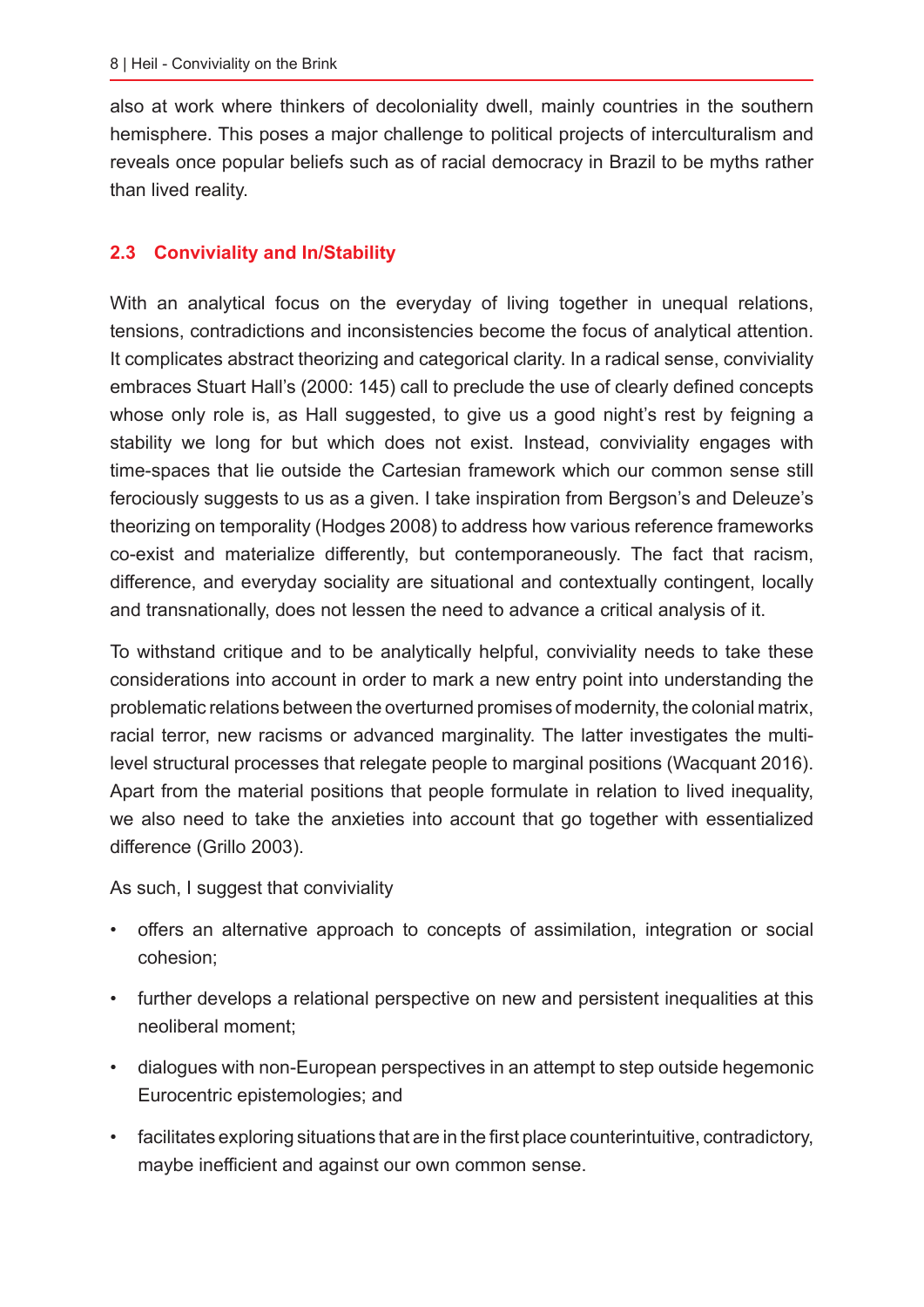## **3. Recent Migration and Long-Term Inequalities in Rio de Janeiro**

#### **3.1 Contextualizing Recent Migration**

Some of the above discussed aspects of conviviality appear in various degrees and intensities, depending on the actual reality that is being addressed. Across my different research areas, the challenge of in/equality, for example, comes in very different forms. Among Senegalese migrants in Spain during my fieldwork between 2007 and 2013 a sense of sufficient equality prevailed (Heil 2013). It resulted from a careful assessment of local belonging based on an official recognition of residency via the registration with the local town office and access to local social services. This outweighed my interlocutors' irregular immigration status, a contrast that was accompanied by polyvalent local social relations. Being respected or not appeared to be one of the crucial dimensions of assessment (Heil 2014a, 2014b). In comparison, current accounts of West Africans and Spaniards in Rio de Janeiro leave no doubt that equality among urban dwellers is at best partial. Consequently, my interlocutors during fieldwork in Rio de Janeiro since 2014 are concerned with understanding their relational positioning in the process of evaluating difference. While rarely expressed with such a clarity, their everyday struggles and reflections on inequality and their relative privileges and disadvantages suggest that their hierarchical positioning in the wider Rio de Janeiro matrix of power is what counts.

Recently arrived migrants from Senegal in Rio de Janeiro still form a small, yet heterogeneous group. Among them are street vendors, low-key traders of African art, academics, army officers, and engineers (Heil 2018). The former have come in the past five to ten years by various means either directly to Brazil or via Ecuador, Bolivia, and Peru, and gained access to legal documentation mainly via a protocol documenting their asylum application. Furthermore, those arriving before 2009 participated in the general migrant regularization of 2009 and thus obtained, sooner or later, a permanent resident permit. Those arriving later have gained or are still awaiting the positive approval of their cases based on humanitarian protection in consequence of an evaluation by the National Council of Immigration (Cavalcanti et al. 2015: 113). In terms of public perception, Senegalese passed largely unnoticed until three years ago, when 'Senegalese' for the first time became a category in public discourse in Rio de Janeiro, and beyond. They mainly came to be discussed together with Haitian asylum seekers, yet an awareness has grown that there are no grounds for asylum for Senegalese, which at times has led to critical questions regarding the legitimacy of their stay in Brazil. Overall, however, what the category Senegalese refers to continues to be vague. Public discourse, as well as academic analysis have raised awareness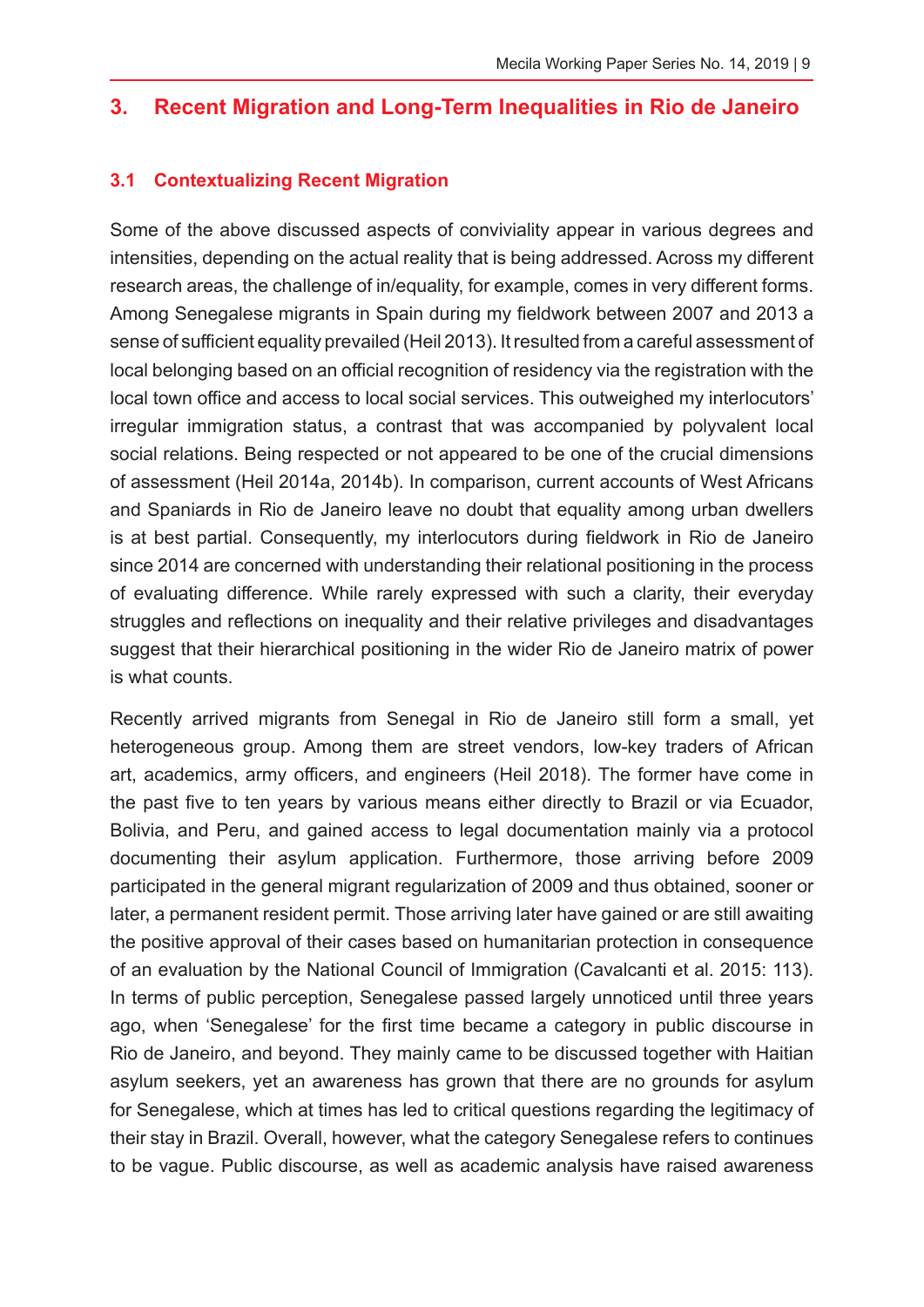for the apparent racism that they suffer, especially in the rather white south of Brazil, where many Senegalese are employed in agriculture and meat-processing industries. Socioeconomic marginality is also discussed, as well as the Muslim religious practice of the majority (Herédia 2015; Tedesco and Kleidermacher 2017).

Over the last four years, I have accompanied the growing group of Senegalese in the metropolitan area of Rio de Janeiro (Heil 2018). Apart from around a dozen Senegalese women in the metropolitan area who I all know, my interlocutors were men, covering a wide variety of ages from the early twenties to people in their late fifties. Most have lived or passed through Senegal's capital, Dakar, but many have their family routes in the secondary cities and regions of Thiès, Touba, Diourbel or Kaolack. Based on regular meetings, informal discussions and semi-structured interviews in their homes, their *dahiras* (religious circles), the mosque, as well as in public spaces during their work as vendors and their work places on permanent markets and in institutions, I have learned with my interlocutors about how to get by and live a decent life in line with their overall migrations and life projects. I have been with people of all walks of life, appreciating their heterogeneity having arrived at some point from Senegal and most of the time holding a Senegalese passport. It is from this work that I draw my insights into the comparative discussion of conviviality, originally developed in my work in Senegal and Spain in the preceding years (Heil 2013).

While most Senegalese have been based in Rio de Janeiro's neighbouring city of Niterói, an increasing number of them has moved to Copacabana since I started my research. Mainly working at the beaches of Rio de Janeiro's affluent South Zone (including Copacabana), they eventually calculated that the costs of public transport coming from far away neighbourhoods surpassed the higher rents there. Some also experimented with life in the *favelas* in Rio de Janeiro's southern zone, next to the beaches, as they were being pacified in preparation of the Olympic Games of 2016. However, the majority preferred to settle directly into some of the one or two-room apartments generally rented out to tourists in the less prestigious parts of Copacabana. While the rents of these apartments are high and the quality at times less than desirable, the advantages are a furnished place, absolute flexibility to come, go, and move on a monthly basis, as well as the centrality.

By 2018, my interlocutors assured me that Senegalese can be found in any part of town. The relative increase in numbers has made it gradually more difficult to collectively locate the Senegalese within the metropolitan space. This collective trajectory within the metropolitan area of Rio de Janeiro should be kept in mind for the reminder of the paper, as a rich source of specificity and contradiction, something on which I can only in part deliver here. It contrasts with the housing situation of those Senegalese who arrived earlier, such as most of the low-key art traders and the highly-qualified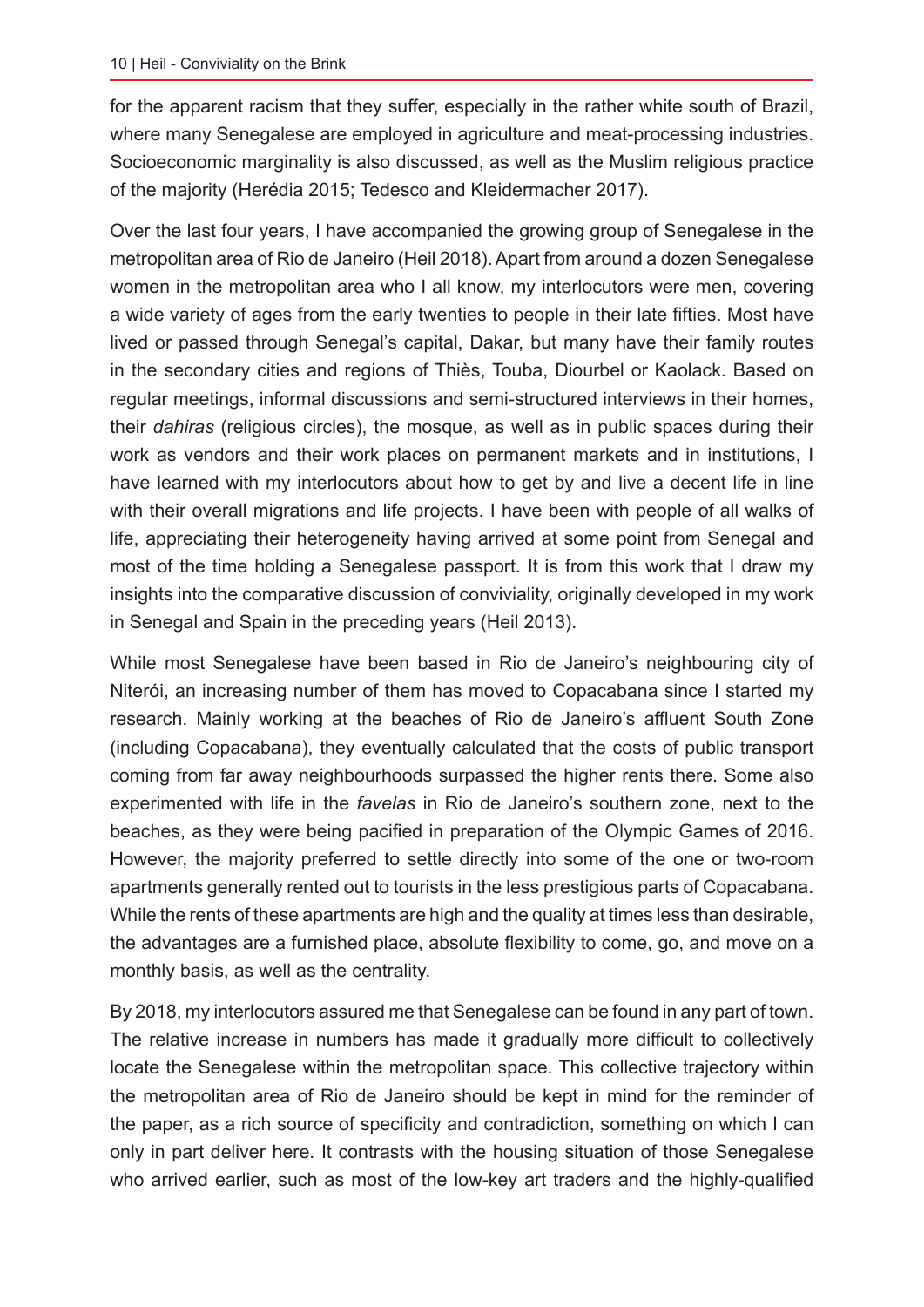Senegalese. While most art traders maintain their housing in Niterói, the large majority of the highly-qualified Senegalese live in the middle-class neighborhoods of the Southern and Northern Zones of Rio de Janeiro, distant from the realities sketched out above.

While Senegalese has become a category in Brazil and, in Rio de Janeiro, is often linked to their presence in Niterói, in a macroscopic view of the main fault-lines of social differentiation in Rio de Janeiro, they quickly move out of sight. This holds largely true for international migration to Rio de Janeiro in general, despite a growing awareness of the problems related to it, a phenomenon that follows a global trend rather than a locally caused urgency, yet with some local specificities (e.g. Vianna and Facundo 2015). When in March 2018 I discussed conviviality once more with one of my longstanding interlocutors, an older and well-educated art vendor in Rio de Janeiro, it came as no surprise that he explained that differently from Europe, Brazil did not have a problem with immigration (yet), but surely one with race. This was for two reasons: first, he took note of the discrimination of black Brazilians saying that even a black African immigrant was more respected than they were; and, second, he had been treated well by white Brazilians while recurrently sensing tensions with black ones. Since the references to race and racism was frequent, I will start from here to sketch the local scene of valued difference.

## **3.2 On the Specificity of Race**

To explore conviviality on the brink, racist differentiations constitute a crucial starting point due to being central to the Brazilian case and seemingly incommensurate with living together, unless in terms similar to Mbembe's take. Put crudely, racist differentiations produce essentialized, quasi-primordial and therefore stable differences (Grillo 2003). In its extreme form, it maps people's behavior and personality, but also entitlements and relative position within a hierarchy, onto the physical characteristics or their genetic make-up. "Cultural" racism mainly is a rhetorical move (Stolcke 1995), which does not make it any less oppressive. Understanding the internalization of race as it is described in Frantz Fanon's (2008 [1952]) work, Stuart Hall (1996: 16) stresses how it is internalized in the process of its inscription onto the skin, its epidermalization. Race incites an alternative corporeal schema, which calls upon the cultural and discursive historical-racial schema rather than being genetic and physiological.

Fassin (2011) brings us closer to an understanding of the processes of racialization active nowadays. Working on South Africa and France, he observes how race is played out in the body, tracing the double process of how bodies become racialized and race embodied. He traces the interactions between the processes of ascription, recognition,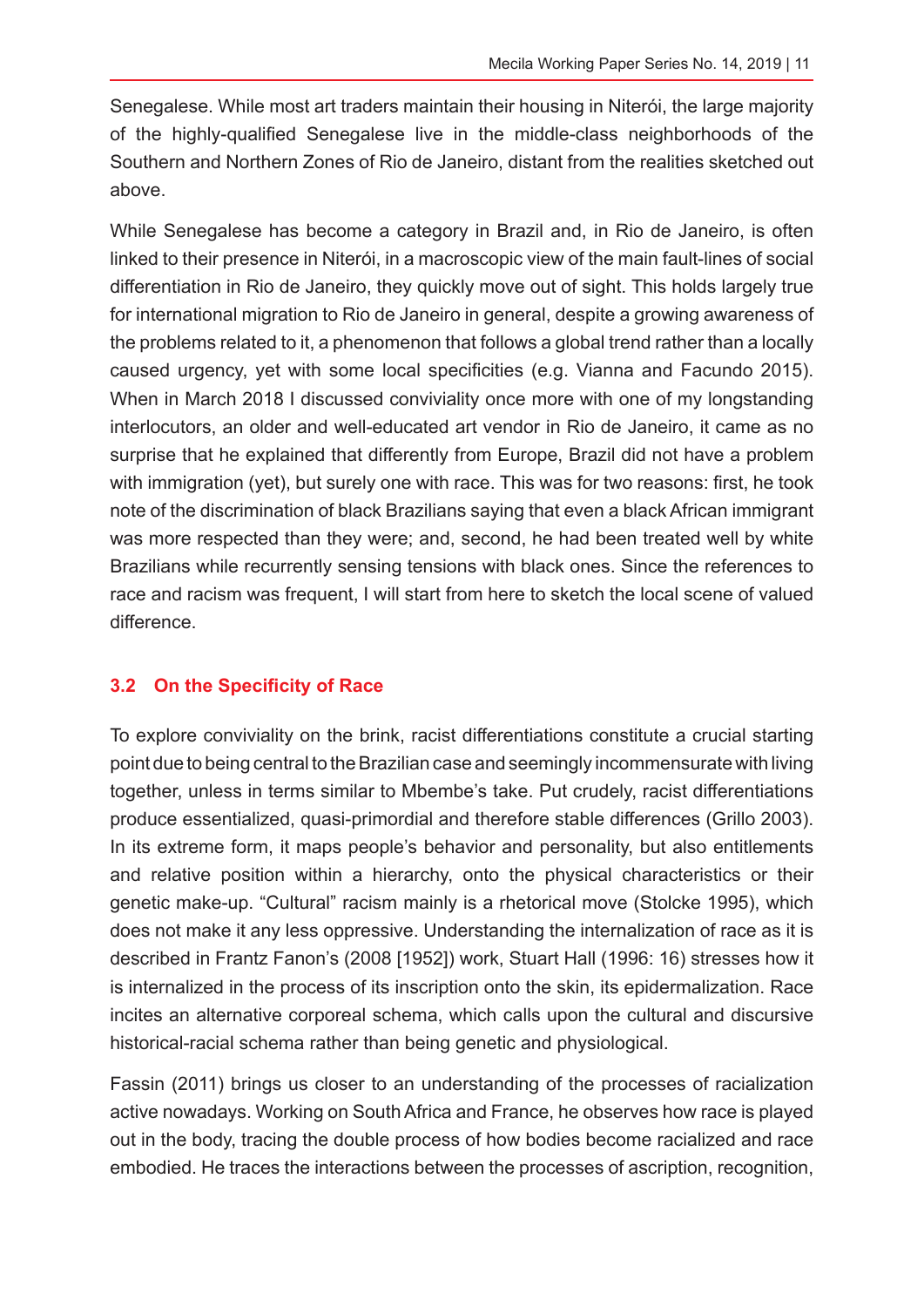and objectification of the racialized body. The ascription of race and its recognition reformulates Foucault's and Butler's paradox of subjectivation, the both passive and active process of producing the self. Following Fassin, the third dimension involved, objectification, stabilizes a particular racial order. All three dimensions are crucial to understand how race and racist discrimination work. Consequently, the embodiment of race eventually reveals how 'race relates to the inscription of social structures of racialization on and in bodies, that is, to the physical traces left by centuries of domination, segregation, and stigmatization' (Fassin 2011: 429). Over and again, the centrality of the social reality of race has been recognized and analyzed, not least to push back against some of the more recent mechanisms of racist denial (Lentin 2015; M'Charek 2013). This global discussion connects well with the continued centrality of race as a key category of difference and discrimination in Brazil, in general, and Rio de Janeiro, in particular.

To approach race and racism in Rio de Janeiro today, the history of slavery and its aftermath of now 130 years since abolition needs to be kept in mind – a history that is concerned with structural inequalities on the Brazilian national territory but always references external influences and conceptualizations. Reworking the history of the racial question and of the social sciences, Seyferth (1989) identifies how evolutionist racist conceptions were used in Brazil after they had already been put aside – or seemingly so – in Europe and North America. The Brazilian academy reworked these theories given their engagement with the unique circumstance of a society coming out of slavery, something that caused both pessimistic and positive approaches to it (Schwarcz 1999; Guimarães 2004).

Seyferth (1989: 18) points out how racist thinking remained at the basis of both the whitening ideology and the seemingly more progressive notion of racial democracy. At the end of the  $19<sup>th</sup>$  century, slavery was criticized for swamping the country with black Africans, a hindrance to more beneficial white European migration, leading both to the abolition of slavery while keeping the black population in servitude and the immigration projects of the 1880s favouring European immigration. Racial democracy, most frequently attributed to Gilberto Freyre and likeminded thinkers (Guimarães 2001), was a myth, since the conviviality it portrayed remained hierarchical, discriminatory and exploitative beyond the abolition of slavery. Despite the acknowledgment that the *mestiços*, originating from miscegenation already during slavery, are at the heart of the Brazilian nation, Seyferth argues that the whitening ideology stays strong and the black contribution to miscegenation is treated not least by the social sciences as one that is destined to die out. This analysis largely remains also valid today (Cao 2011). This genealogy highlights the need for a problematizing conception of conviviality as I am proposing here.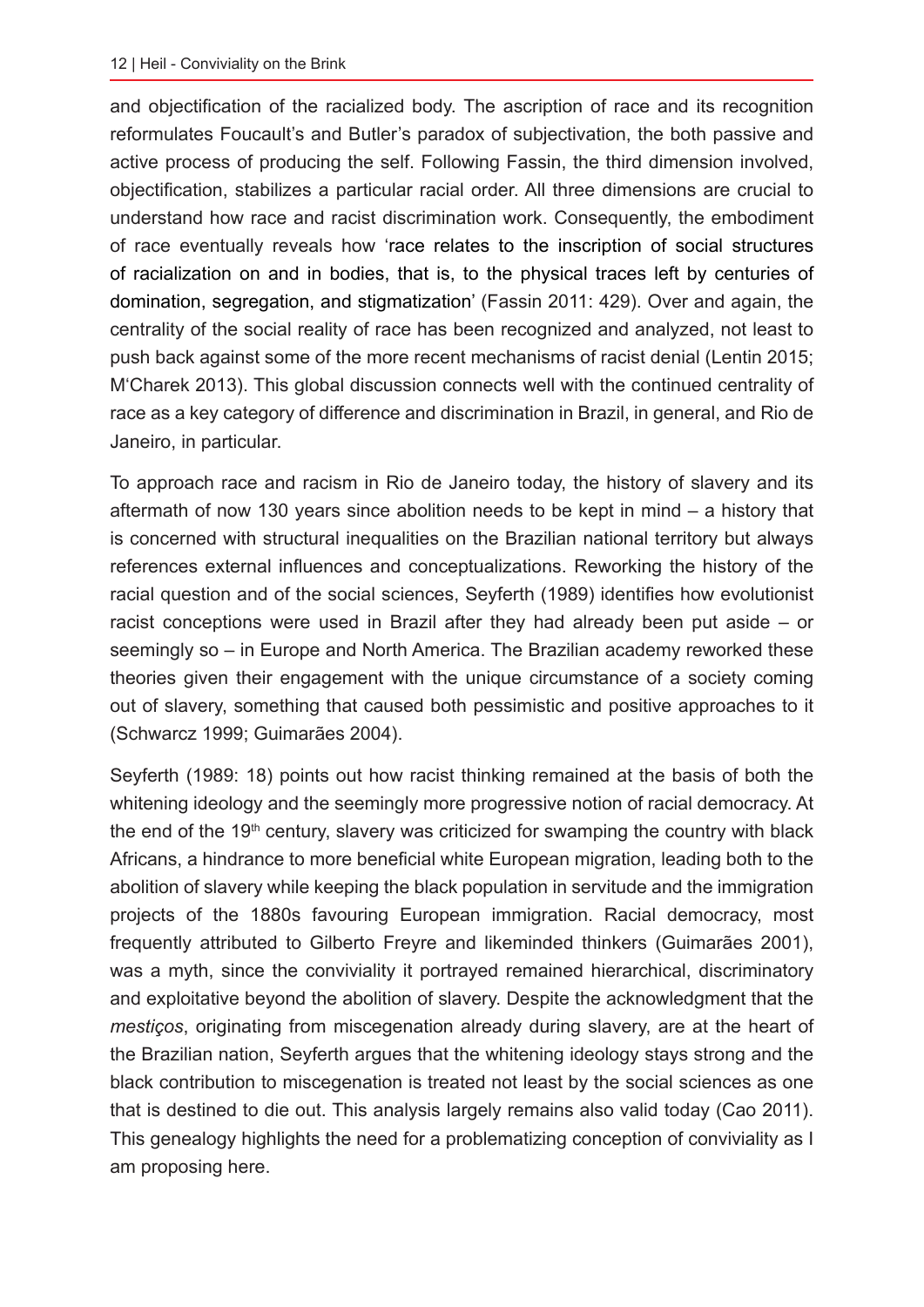Brazil's discomforting track record of complex race relations leads analysts to speak of, for example, 'cordial racism' (Owensby 2005) and a 'comfortable racial contradiction' (Roth-Gordon 2017: 4), to capture its core problematic. In its complex history of power and exploitation, the myth of racial democracy and a history of whitening politics, exclusiveness and inclusiveness coexist (Telles 2004; Silva and Reis 2012). Mixture and miscegenation under the heading of racial democracy, having been critiqued over and over again, continue to be ascribed positive value despite their problematic history of power and exploitation. In popular discourse it forms part of Brazilian national identity (Telles 2004). At the same time, Brazil's long history of whitening politics has consolidated white privilege, the negation of race (Vargas 2004), and the widespread feeling among non-whites not to be part of the citizenry (Mitchell 2010).

Nevertheless, the blurred and contextual aspects of racial boundaries at the same time lead to something Silva and Reis call 'non-essentialist racialism' (2012). Weak symbolic boundaries between race categories coincide with strong social ones, i.e. socio-economic inequalities are strong (Silva 2016). This analysis contrasts with Seyferth's who showed how a popular reduction of racism to classism or colour is misleading since race in most cases defines class rather than being merely correlated with it (Seyferth 1989: 28). It seems impossible to have it only either way. In my work, commentaries characterizing Brazil as rather classist than racist, or vice versa, or both, all exist alongside each other. Surely, the intersections between the two, and with gender, are in continuous need of being analysed since discriminations and racializations are multidirectional and relational. In the everyday, all kinds of declinations of racism and classism come into play. This is coherent with the past decades of racial analysis, which stress that any clear-cut delineation of the marked and un-marked categories of social hierarchies need to be questioned.

In the following, I want to ask how conviviality as an analytical lens addresses racist differentiation taking the case of Senegalese in Rio de Janeiro forward. To put it differently: What does it provoke if racism is considered through a conviviality lens? Ideally, it will further our understanding of the simultaneous and multidirectional processes of ascription, resistance, and denial of racial categorization and its degrees of intensity. I hold that a convivial lens on urban socialities provides a way to situationally see when each one of the many dimensions of valued differentiation becomes crucial and how.

# **4. The Multidirectionality of Valued Difference**

In this last part of the paper, I want to look at one set of empirical situations in urban settings in Rio de Janeiro, in which differences and inequalities are at play, on multiple levels and in multidirectional ways. I thereby confront the inherent inconsistencies,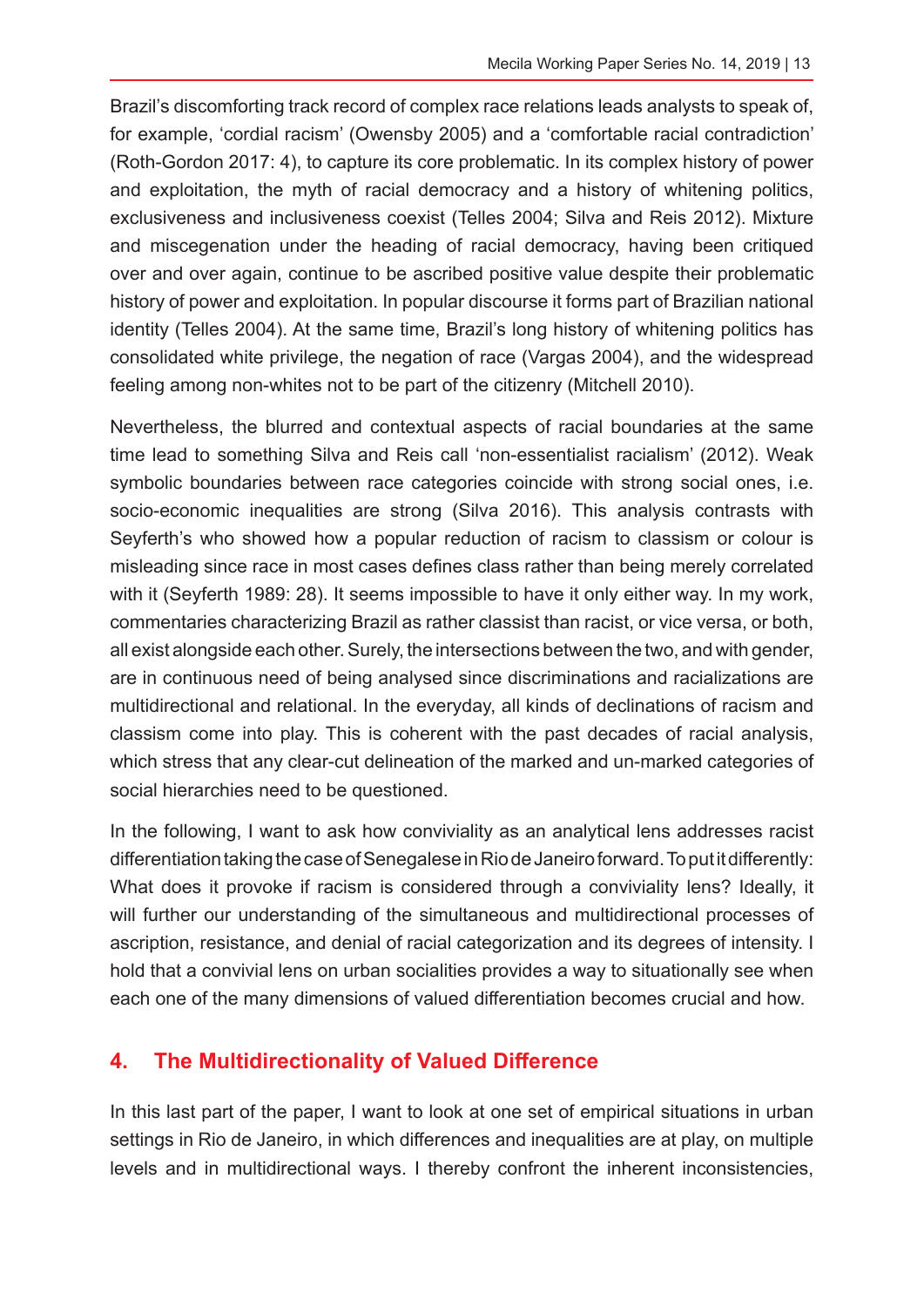multiplicities, and complexities of new urban ways of getting by despite remaining different. I come back to banal, grotesque, and obscene modes of conviviality Mbembe introduced. I address how racialized difference is constructed, the kinds of tensions that emerge and what we gain from viewing this as conviviality on the brink. I engage with the emerging and re-configuring social and symbolic relational dynamics, always falling short of romantic hopes for both equality and stability.

### **4.1 Relationality Through Comparison**

Despite a primary preoccupation with home, my interlocutors set themselves in various ways into relation to both the Brazilian general social fabric, and to Rio de Janeiro's specificities. This was rooted in their perception and everyday experiences. For the street vendors and art traders, few direct interactions took place outside their vending activities. However, the working days were long and in public spaces. They carefully observed their surroundings and set themselves into relation to it. Those in formal employment referred to experiences at their workplace and in their everyday surroundings. These structural differences did not translate, however, directly into distinctive accounts; rather, the wide range of other personal and social factors more frequently explain different and contradictory stories and inconsistencies.

Relations to the Brazilian population often explicitly featured race as a decisive factor. To start with, relating to black Brazilians was multidimensional, and usually troubled. While Senegalese showed a certain interest in the Afro-Brazilian population, my interlocutors did not take long to comment on the structural factors that complicated the lives of black Brazilians, something they frequently classified as racist discrimination. However, who qualified as black and therefore suffered from racism was not self-evident. More often than not, it was a combination of skin colour, *habitus*, activity, and style that caused such identification. Rather than trying to be nuanced regarding class or race, or both, *habitus* and style were a means to quickly classify those generally not classifiable into the black-white dichotomy. Instead of using this interdependence of class and race in favour of the Afro-descendants, it frequently worked against them. In such instances, Senegalese appropriated only one of the many mechanisms of Brazilian racialization. Furthermore, stressing the binary referenced their own hegemonic, colonial knowledge of racialization. Although not made explicit in these terms, it manifested itself in the hegemonic use of the binary itself, and in how whiteness was constructed, which I discuss below. Nuance did not often matter but black vs. white did.

Most of my interlocutors affirmed that black Brazilians were trouble makers, which some of them claimed to have experienced themselves. They readily drew a strong boundary to not be identified with black Brazilians. At the beginning of fieldwork, this risk of being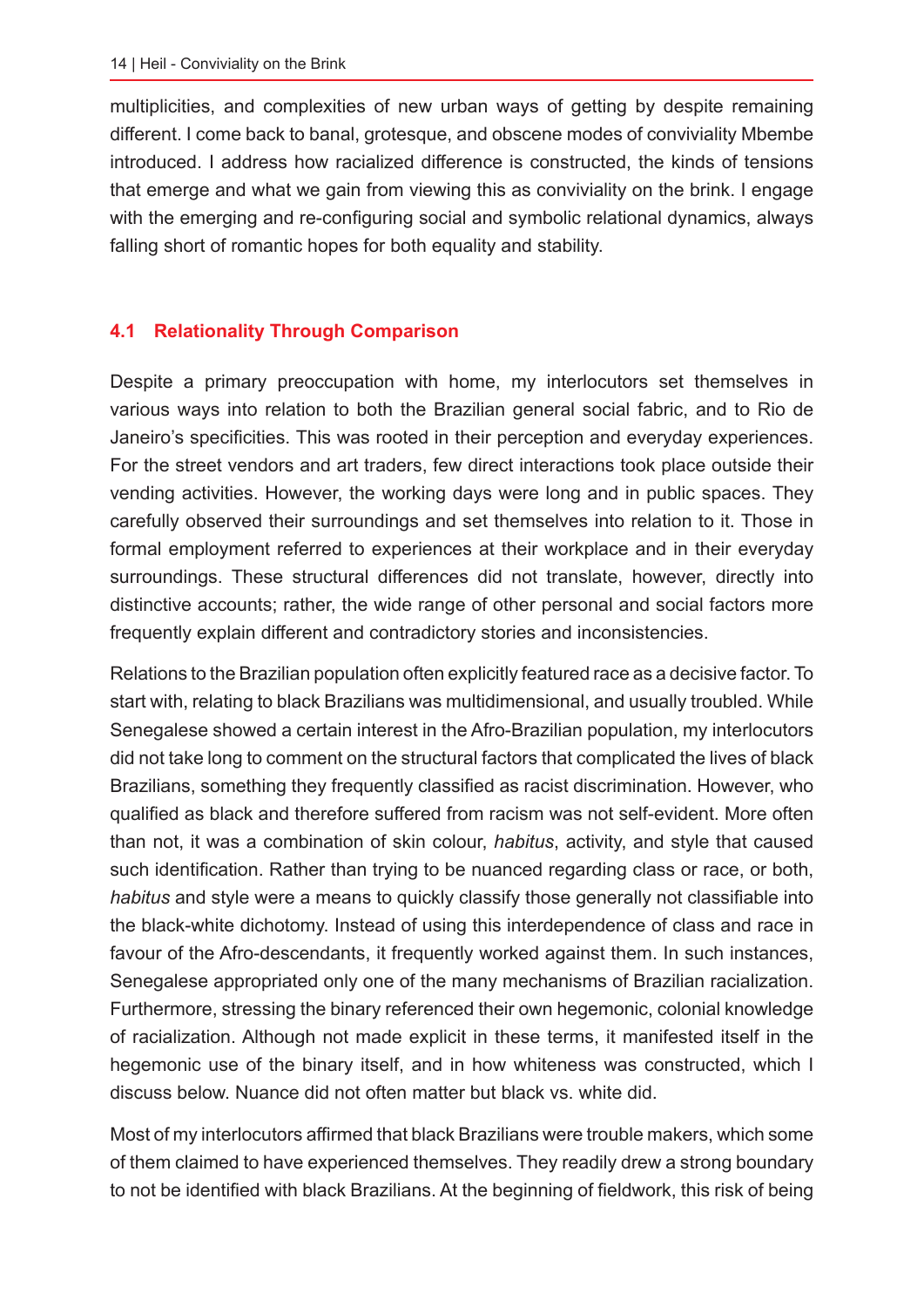subsumed under them was literal, given the lack of general awareness for new African immigration in Brazil. If at all, Angolan and Congolese refugees had become known in some parts of town and among some subsections of the population. The stereotypical Angolan, who had become synonymous for African in Rio de Janeiro and who had gained the unfounded reputation of being involved in drug and arms trafficking (Petrus 2001: 9–13), was for the most part nothing to aspire to. Petrus notes that much of this negative stereotyping of Angolans happened on the part of black Brazilians. However, these categories were similarly disliked and in recent years Senegalese struggled to set themselves apart from them. Wanting to avoid the category of Angolano, Senegalese engaged in an ethical self-fashioning, which also worked against black Brazilians (Heil under review b). Senegalese on their part came to see blackness as the origins of all evil in Brazil, including crime and drug trafficking. Categorically speaking, black Brazilians were those who had the greatest potential to cause them harm. Senegalese kept blackness playfully at bay, reproducing the power hierarchies of racism in Brazil, even though rarely openly.

The most outspoken proponent of blaming black Brazilians for failure among the Senegalese was a politically minded, socially engaged academic. In style often activist, he declared half of the Brazilian population to be lost because they did not speak up for themselves. They did not know their rights and did not claim what was theirs. This assessment was embedded in his overall struggle against racism and strongly resembled the recent upsurge demanding renewed decolonization, however, without making direct reference to it. The concrete ills he detailed were common themes among all of my interlocutors. Apart from arms and drugs, they discussed the lack of education and values, sexual promiscuity, nudity and premature pregnancies, violence and criminality, as well as the lack of direction of mainly black and poor Brazilians. Some also had some startled admiration for the attitude to live by the day and not worry about tomorrow. Any commentary happened covertly. Often housed precariously themselves, living in buildings or on street sections identified as socially problematic, Senegalese had the least interest to contribute to their own vulnerability by meddling with anybody.

Few of my interlocutors sought to link up under the banner of blackness. In moments of strong black identification, my interlocutors quickly changed the scale of analysis and referred to crime as the problem of Brazil as well as the racist violence against blacks. On a rare initiative, members of the Senegalese Murid Sufi brotherhoods went to pray at the slave cemetery in Gamboa, near the port, since it is said that Muslims were buried there as well. On another occasion, the network of black female entrepreneurs that had one Senegalese member organized a reception for the Senegalese as part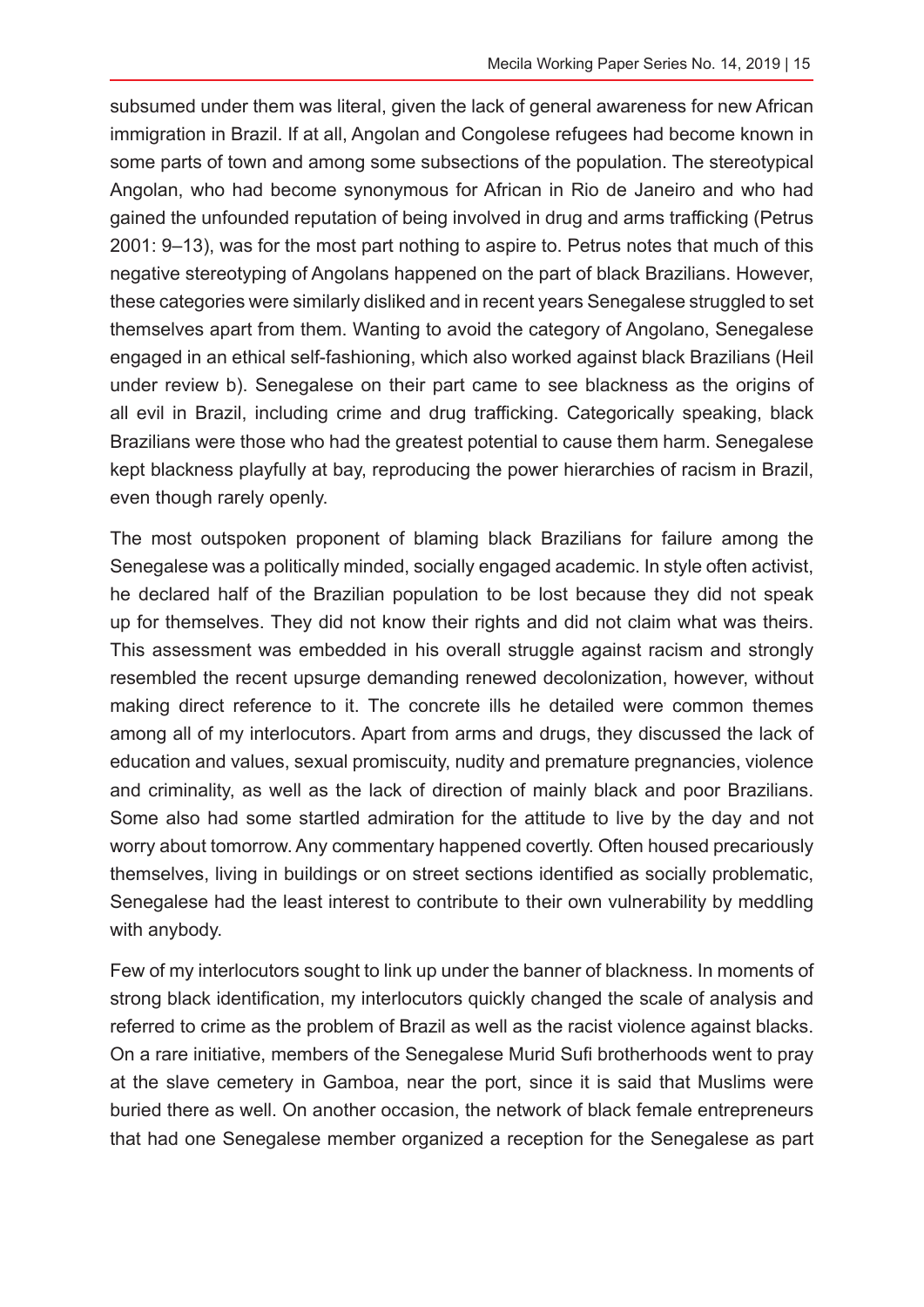of a little fair at their seat in Niteroi. However, only Brazilians went, and the absence of Senegalese street vendors left the organizers disappointed.

In the virtual absence of common projects between recent-arrived Africans and Afro-Brazilians, identifying the origins of Brazil's predicament led in various directions, structural racism being one. To turn around and reproach black Brazilians for their alleged passivity and failure to organize politically was a common twist in the conversation. As Africans, they had fought for their independence from colonial, white commandment, as a simplified narrative went that referenced the peaceful resistance of the religious leader of many of them, Cheikh Akhmadou Bamba, as well as the first Senegalese president Senghor to colonial domination. In contrast, the predicament of black Brazilians indexed that they did not do enough, according to my interlocutors. Their reference to Senghor was insofar significant that his negritude philosophy of *enracinement et ouverture* – rooting oneself in tradition and consequently opening up to the world – lent for a strong explanation of why Black Brazilians were lost. As one of my interlocutors put it: they had never sought their true origins beyond tracing them back to slave boats, thus remaining unable to build on their true roots. They had failed to care for their origins.

I never sensed that my interlocutors were aware of how deeply problematic these allegations were. It possibly had to do with a final reference to their place of origin, which could be added to the tense relationship with black Brazilians that was evolving. The Senegalese legacy of slavery was silenced, while social stigma remained attached to slave descendants. It was a crucial dimension in producing social hierarchies throughout contemporary West Africa (Bellagamba et al. 2017). While addressing this in research directly remains a challenge of its own, it is likely to contribute to the relative superiority that recently-arrived Senegalese constructed in Rio de Janeiro. If not, it would at least make a fascinating parallel case to pursue.

Themselves black – and proudly so – Senegalese in Rio de Janeiro possibly used the readily available racist idiom with mixed motivations: to mark a relatively better social position and to stay out of trouble. In setting themselves into relation to the people they identified as black Brazilians, they produced a power hierarchy that was not even that clear cut in Brazil. Such a move, clear at its outset in positing a racist black-white binary, ultimately resembled a muddling through regarding its actual working and my interlocutors' relation to it, dispersed with silences, intimations and rich in overtones. In confronting their own location in the Brazilian social matrix, they bridled with the existing power geometry to their own benefit, it seemed. At the basis, I hold, was the implicit comparison of a relational perspective. This gained different modulations when categories of origin joined in the play of prejudice and stigma regarding the relationships at stake.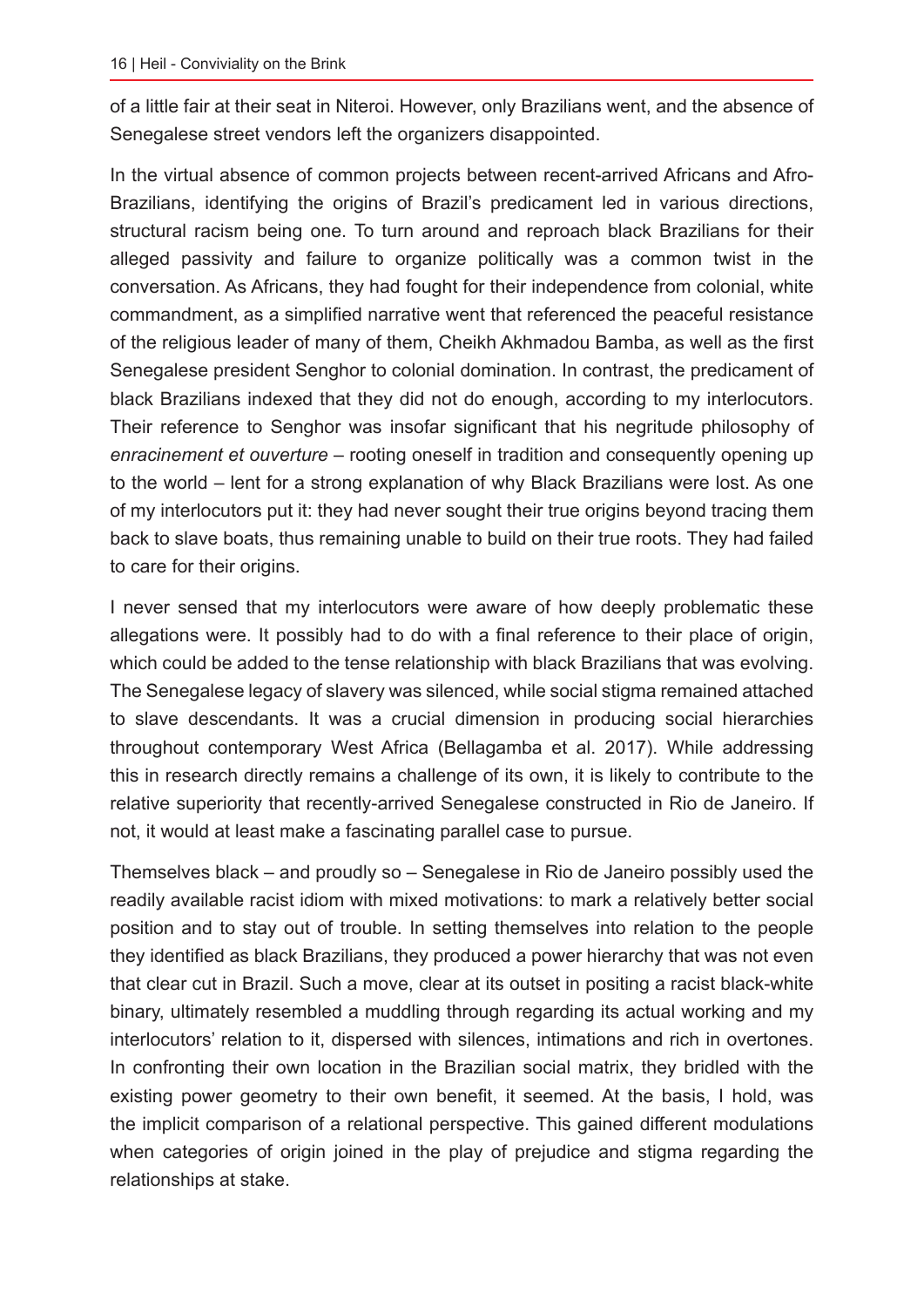### **4.2 Africanness and Global Racism**

While many Senegalese perceived Brazil as a racist country, they had so far experienced little discrimination on racist grounds, I was repeatedly told. There were, however, two notable exceptions: Firstly, some of the African students and professors said they had experienced racially motivated discrimination in Brazil (cf. Kaly 2011, 2001) and secondly, isolated incidences of Senegalese being killed on the streets in the past years, led various of my interlocutors to denounce racism as its driving force.2 However, other accounts were more frequent. If at all identified as other, my interlocutors among the street vendors were addressed as Angolan, either coming with the ambivalent connotations discussed above, or standing in for African, which, my interlocutors conveyed, mainly referred to being poor from an underdeveloped continent where people suffered from famine and war. Blackness rarely seemed to be a relevant category applied to them by Brazilians in order to stigmatize or discriminate against them. However, 'Brazilian' here more often than not implicitly referred to 'white' Brazilian. On other occasions, my interlocutors exploited the fact of being perceived as poor African in need of help as a vending strategy on the streets, beaches and in favelas. Counterintuitively, they combined this with a sense of superiority. The argument went as such: If Brazilians (now employed in general) already lacked knowledge regarding places outside their own country -- i.e. were poorly educated and believed that all of Africa lived in huts, knew no condominiums nor tarred streets, but held lions – then let them remain ignorant and let us benefit from their pity and turn it into economic benefit.

My interlocutors also gave their subjectively felt poverty as one of the possible explanations for another set of unsettling circumstances. Collective assaults in busses have been part of Rio's violent social landscape. The bus line many of my interlocutors took to reach the beaches was notorious for it. However, many of them had been on the busses during assaults, but not a single one was robbed. As the only ones on the bus, they were left untouched, despite not rarely having cash, one or two newish smart phones and merchandise worth several thousand *reais* (R\$ 1000 equals around EUR 250) with them. My interlocutors' assumption of Africans being perceived as the utmost poor of the world sat alongside their experience that they were feared beyond comparison. Linked to Africa as a place of permanent warfare and the urban myths of Angolans and Congolese training or working for the big drug cartels operative in the city, my interlocutors did not object this reputation to be dangerous for strategic reasons. After all, it was part of their safety net. The figure of the dangerous and powerful African had also saved one street vendor who, threatened to be killed, reminded his aggressor that he was African and thus going to be quicker at killing him, if necessary. It was

<sup>2</sup> http://g1.globo.com/pr/parana/videos/t/todos-os-videos/v/imigrante-senegales-e-assassinado-nocentro-de-cascavel/6895023/ (last accessed: 31/01/2019)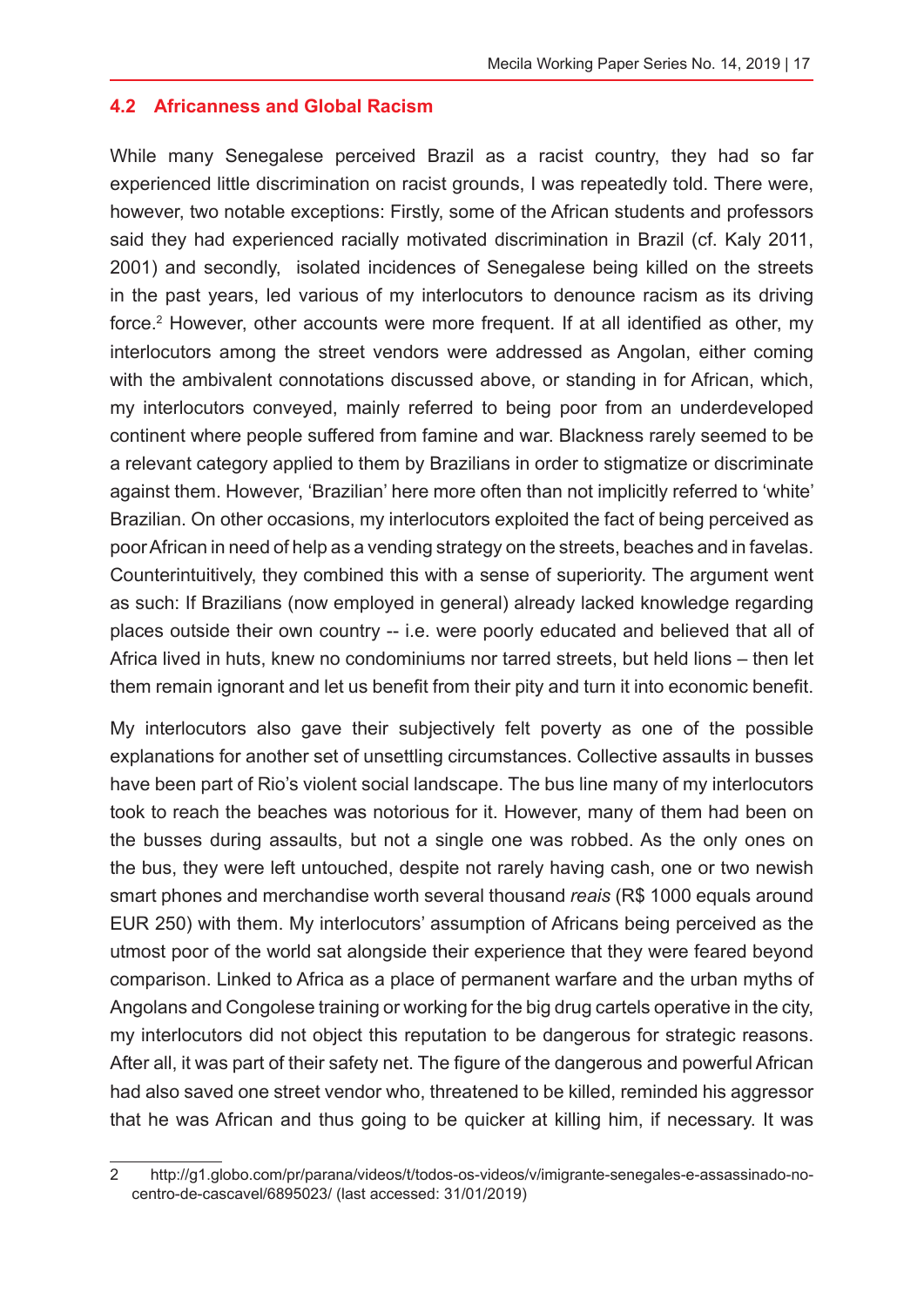not an easy terrain on which some Senegalese lived toying with relations of real and symbolic power and precariousness in order to co-exist.

At other times, Africanness provided a positive anchor of Brazilian fascination, if not identification. Wearing Senegalese kaftans and speaking utterly unknown languages while walking in groups through town, their environment identified them as African. Lowkey vendors of African art frequently were sought in order to provide African objects such as masks or sculptures to serve either as decoration in Brazilian educated middleclass living rooms or as elements in Afro-Brazilian religions. Equally selling modern and traditional sculptures and masques, the latter from all over the African continent but acquired in Dakar, they were happy enough to satisfy this demand without getting involved in the meanings attached to the objects. Regarding Afro-Brazilian religions, my interlocutors remained sceptical, to say the last. Being harmless in comparison, 'African braids' had also become a positive link and a service for which mainly black Brazilians (and tourists) paid well. While playing along or strategically using this fascination with, and quest for Africa often deeply felt by the people approaching my interlocutors with considerable respect, Senegalese quickly contested Brazilian claims to Africanness. What Brazilians termed African or Afro-Brazilian had in fact nothing in common with contemporary Senegal, or the ways in which my interlocutors wanted to see it. Only with time, the same interlocutors who had held such opinion, moved on to a less judgmental observation and acknowledged that their references to Africa were different from each other. While on blackness my interlocutors had little if anything positive to say in the Brazilian context, they claimed and negotiated Africanness. It seemed easier to construct a position outside Brazilian racial dynamics relying on this regional denominator. It remained, however, a highly ambiguous one.

Avoiding blackness and racism failed on the occasion when interactions involved people beyond the Brazilian-African dynamic. Under the impact of global racism, black Africans faired as bad as, or worse than black Brazilians. The fortunately rare occasions in which some of my interlocutors were subjected to it occurred while selling at the beaches and involved notably European and North-American tourists. It ranged from French nationals accusing the African beach vendors of now even polluting Rio's finest beaches, to racist sexual advances which strongly intersected with gender. It is telling that my interlocutors continued to identify the French and, to a lesser extent other Europeans and North Americans to be racist. The colonial experience had resurfaced, in all its shades, not rarely also resonating with European prejudice against Brazil. On one such occasion, a tall, young, and handsome Senegalese beach vendor reported being both outraged and ashamed when white male European or North American tourists openly desired him sexually, suggesting he should play the active role. He knew it had been because he is strong, tall, and black. This colonial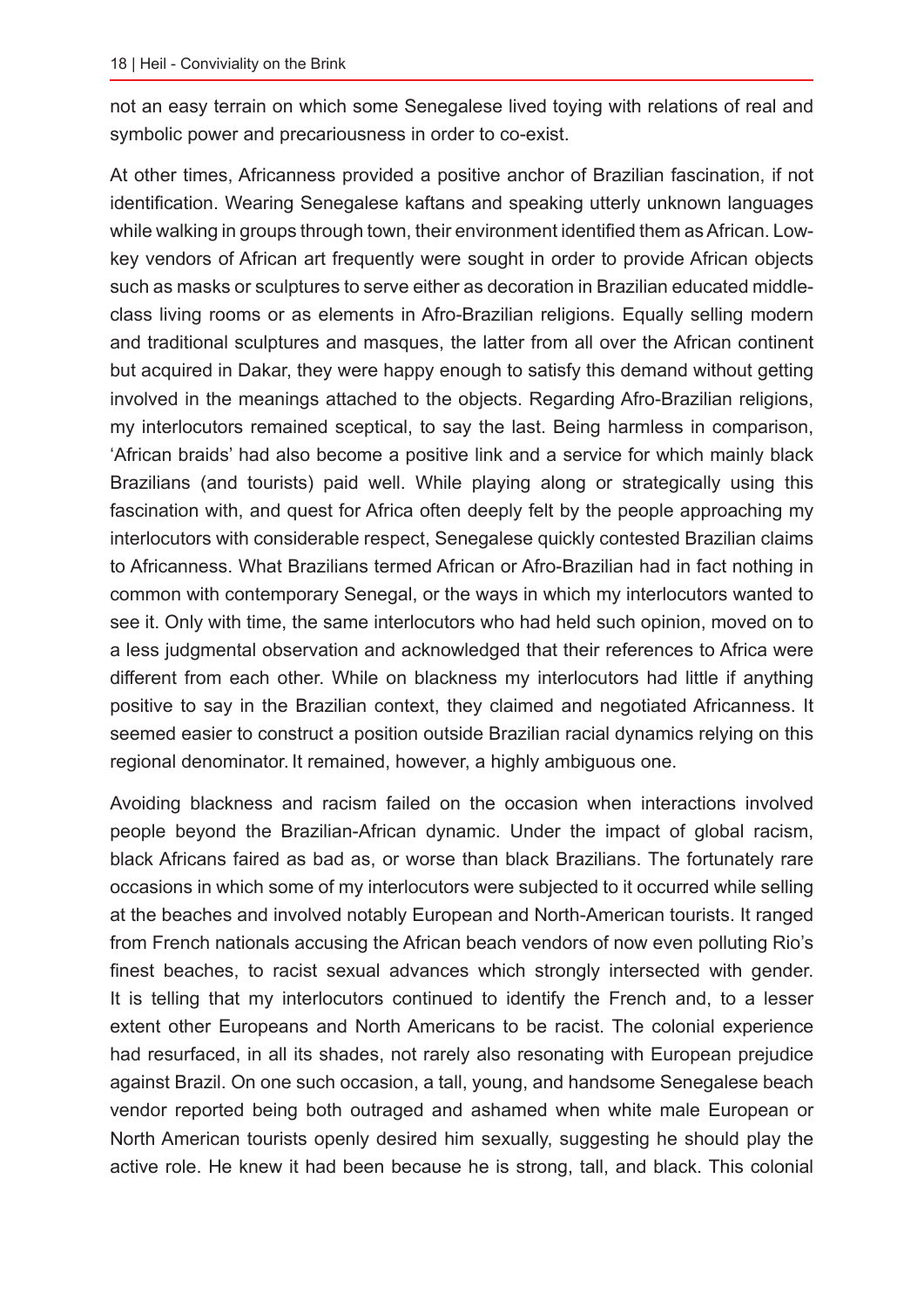convivial dynamic which Mbembe (2001) also discusses, had become reconfigured in Brazil, including the further intersectional complexity of race and gender regarding the racialized imaginaries of sexualities and desires. $^3$  Given all kinds of sexual tourism at Rio de Janeiro's beaches, in particular sections visibly dominated by men desiring men and with a strong presence of *garotos de programa*, male sex workers, my interlocutor might well have been mistaken for Brazilian in this racist act. This was a particularly disturbing experience insofar as many Senegalese held strong and negative opinions about Brazilian male and female promiscuity and the omnipresence of homosexuality and sex work (cf. Heil under review a). Senegalese thereby withdrew themselves from a decadence they perceived in the relationship between Brazilians and Europeans. However, when a similar dynamic unfolded at other times with female tourists, some of my interlocutors were receptive to the advances. Heteronormativity seemed to smoothen desires based in global racism. Speaking up against it, or partially playing along, in either case Senegalese vendors were entangled in the stigmatizations, sexualizations, and racializations of global racism, an inequality structure which they were unable to leave behind.

#### **4.3 Marginality and Changing Hierarchical Orders**

Clearly, race and racism were not the only dimensions according to which Senegalese negotiate their presence in Rio de Janeiro. Especially, since their profiles varied so widely. Given that race and class are complexly intertwined in Brazil and that questions of power and relationality rely on both factors, this final section engages the socioeconomic dimension of the relationalities that my Senegalese interlocutors were in. Several of the Senegalese professors already in Rio de Janeiro for longer, fared well. Given their academic success, they belonged to the educated middle classes, a condition that caused some intense reflection on the state of racial inequality and discrimination in Brazil. It was not an exception to hear how those among them who had become professors at Brazilian universities interpreted their success as having attended to the universities' attempts to diversify their staff by providing a rare profile: excellent black academics. Given the structural discrimination characterizing the Brazilian higher education, this was not common. Ironically, the Senegalese satisfied a concern that had arisen from the growing affirmative action concerns. No wonder they were highly aware of the structural racism and all forms of discrimination it entailed. For some, it motivated strong critiques of the society but also of the weak Brazilian black movement, while others rather held back only remarking that Brazil was complicated

<sup>3</sup> To get a sense of the complexity of the intersections of race and sexuality, see Simões et al.'s 2010 discussion of São Paulo's youth, Moutinho's 2006 elaborations regarding Rio de Janeiro's northern zone, and Pinho's 2012 parallel insights into gay pornography.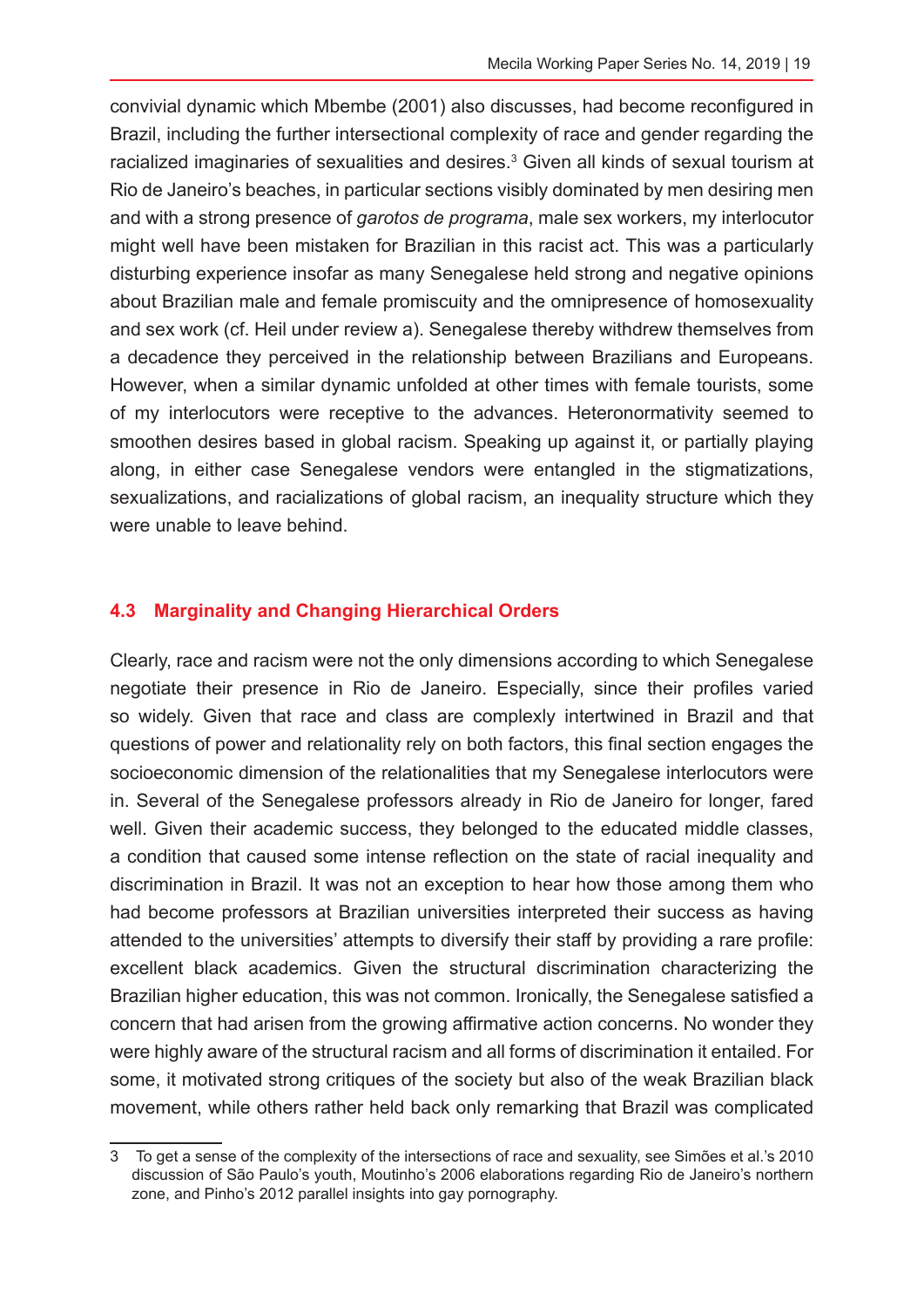and overburdened with problems. Being economically more at ease, yet raising their children in Brazil, they seemed to know the everyday battle too well. Only, they managed to keep it at a bearable distance, trying not to make it their own.

In contrast, most beach vendors economically felt at the bottom end. Proof came from their living conditions, which they compared to their (limited) insights into the precariousness of the poorer strata of the Brazilian society. My interlocutors frequently lacked money and did not give preference to live according to Brazilian middle classes in apartment blocks but they also felt excluded from something that they referred to as the privilege of free services in the *favelas*. Hereby they referred to the amenities such as water and electricity that in *favelas* were often accessed informally. It left the Senegalese with three options: sharing small apartments among many, as they increasingly did in Copacabana, sticking to the more affordable areas with a complicated reputation; living in more affordable neighbourhoods that they felt were precarious or dangerous, such as the city centre; or living at the edge of *favelas* and keeping quiet about it in order not to suffer stigmatization both in general and by their follow Senegalese. In detail, the housing conditions still varied a lot, given personal preferences and styles. Over the years, the most precarious option in the centre of Niteroi had increasingly fell out of favor, given its continuous lack of basic infrastructure, the immediate proximity to prostitution, a general lack of maintenance and stigmatization, also among Senegalese. Some Senegalese, however, remained in the building because they privileged space and a low rent over cramping together in minuscule studios shared among many.

All of these conditions, precarious to say the least, were buffered by a willingness to stay out of trouble and maintain workable relationships with their surroundings. To understand this willingness, I think, is key to the ongoing dynamics. To claim even greater marginality than the poorest and most precarious sections of the urban fabric in part was a twist in order to benefit from a prejudiced perception of Africans in Rio de Janeiro, rather than to suffer from it. Claiming precariousness also hid potential economic success, which was crucial to advancing their individual projects and satisfy the expectations at home. On the other hand, my interlocutors honestly perceived their circumstances to be the worst, independently of whether this was objectively justifiable or not. It revealed a precariousness characterized by marginality and instability. The marginality arose from the widely acknowledged fact that they were in a foreign country, far from home and lacking the social security net they would have back home and assumed the local population to have. They were classical strangers, never quite as settled as they assumed the local population to be. The overall migration regime and the place of irregular Senegalese migrants in it, contributed its share to this condition. The instability equally resulted from being on the move, on the lookout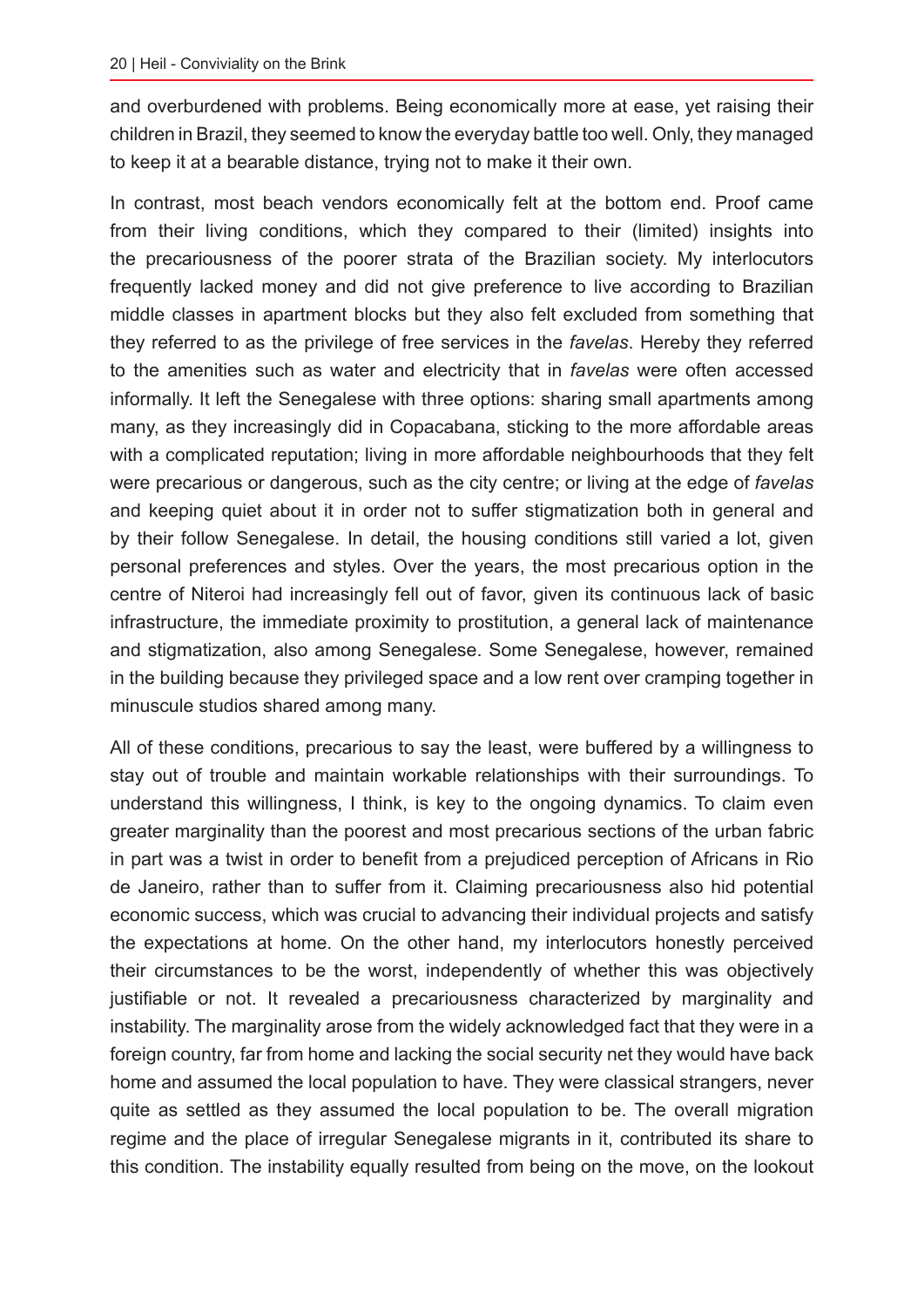for something. More importantly, however, the social matrix of Rio de Janeiro, to which they had to relate, was itself unstable, multi-layered, contradictory and oftentimes disorienting. Power hierarchies and inequalities were not straightforward. To an extent, my Senegalese interlocutors manipulated their social interactions and relative position within this framework in ways to benefit themselves. On the other hand, it left them also little choice than to contribute their share, either conniving or actively re-affirming power hierarchies, when other options were literally or subjectively inexistent.

Trying to understand the relative positionality of West African migrants in contemporary Rio de Janeiro reveals their discomforting, contradictory, and unstable life-worlds that only make sense in contrast to and interdependence with their social surrounding. Instability is characteristic of unequal and reconfiguring social relations with which recently arrived urban dwellers must understand and engage. To live in an uneasy place like the Metropolitan Region of Rio de Janeiro depends on an evaluation in relational terms. Any conception of such living with difference that does not take this instability and fragility seriously is unlikely to shed light on the complex processes of differentiation and racialization that are happening upon the new arrival of Senegalese in Rio de Janeiro.

# **5. Conclusions**

Senegalese in Spain and Senegal initially inspired me to think about conviviality and their capacity to translate and negotiate across differences. When asked, Senegalese in Rio de Janeiro affirmed their capacity to live peacefully with difference. This, I learned, also included unequal power geometries and situations that to a bystander could easily appear to be rather challenging. However, it was not self-evident, especially concerning my interlocutors' involvement with racial and racist inequalities. A first review revealed a rather dystopian picture, despite the absence of open conflict. Many Senegalese seemed to have bought into a racist discourse about black Brazilians as only some showed signs of shared black consciousness. They surely re-appropriated the stereotype that deferred Africans to a place of pity, and they made do with the framing of a global migration regime that produced marginality and demanded the endurance of hardship. All of it was ripe with inequality. Still, my interlocutors in Rio de Janeiro actively maintained a rather calm state of mind and therefore remained at peace, as they had conveyed to me over the past years of ethnographic research.

In framing conviviality analytically rather than sticking to a normative or descriptive use, I was able to tease out how my Senegalese interlocutors' everyday experiences in Rio de Janeiro need to be conceived in relational terms and how, therefore, even concepts like race and racism, together with their intersections with class, go through various re/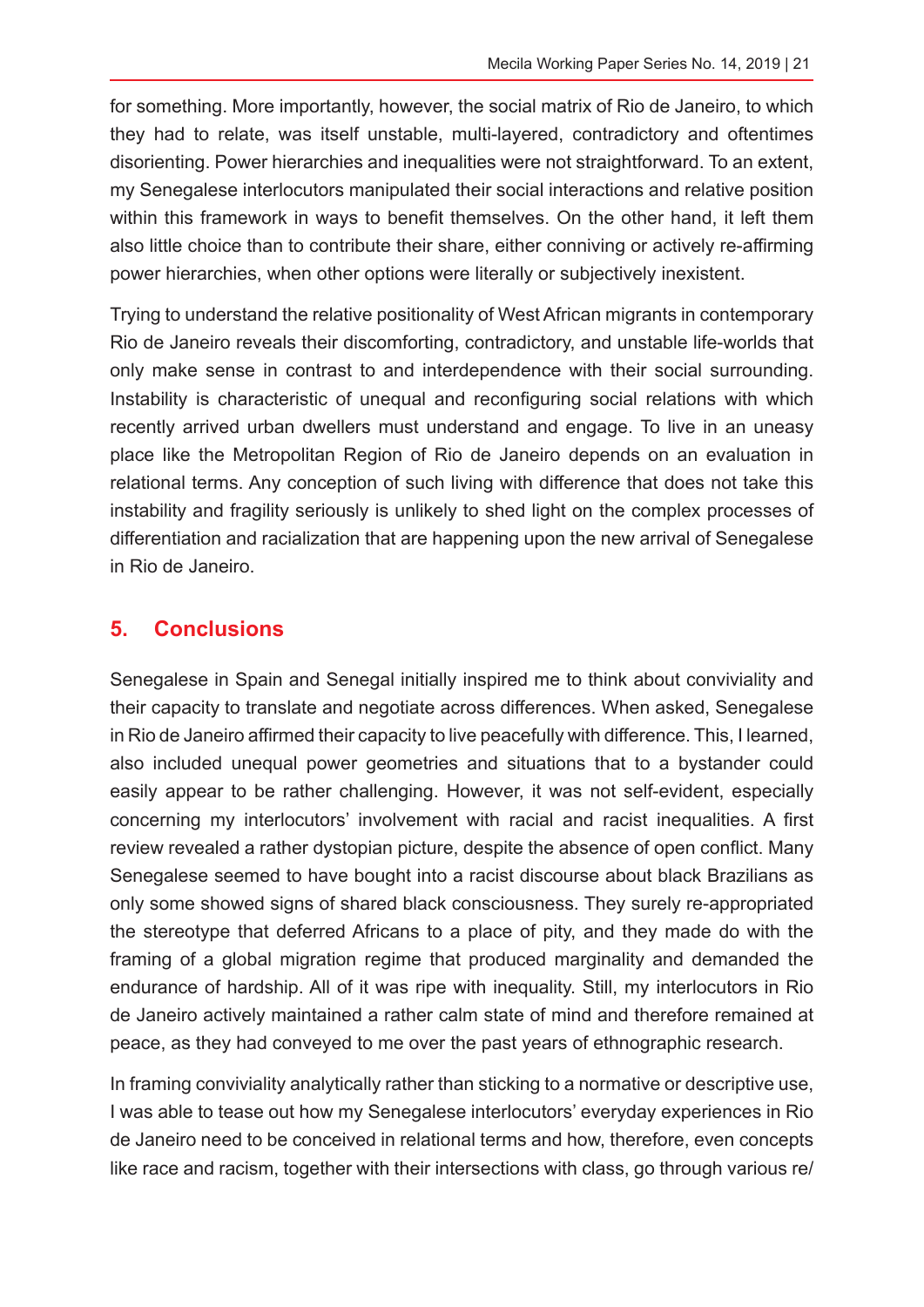formulations. As a processual notion, conviviality incorporates inevitable fluctuations, uncertainty, and change. I addressed situations that seem highly unsustainable – on the brink – and, as Mbembe stresses, often contain violence. It thereby strikes a middle ground between stability and crisis. Maybe one could have shown similar dynamics starting off from an alternative vantage point. However, conviviality with its analytical focus on living *with* difference has been conducive to bring some dynamism into the analysis of social relations in context of migration and inequality in at least three ways.

The perspective of conviviality, which took some inspiration from earlier thinking on difference, and newer perspectives on race as relational fact has broadened awareness, if not an initial understanding, of the multiply overlapping and contradictory relationalities and of the historically specific, contextual, and multidirectional processes leading to them. In the Brazilian context, inequalities related to race and class have received a lot of attention. In trying to understand how newly-arrived dwellers, like West African migrants, relate to these dynamics has revealed a highly specific picture of intersecting and layered processes of hierarchization. They highlighted discomfort and insecurity. Together, they have influenced the ways in which Senegalese street and beach vendors live within their current surrounding, which is in contrast to how Senegalese of the educated middle-classes face the matrix of race-class relations in Rio de Janeiro. Moving within these hierarchies and trying to position oneself within them are crucial aspects of a relational view propagated by conviviality.

Exploring how Senegalese handle racial difference has furthermore provided valuable insights. Those who essentialized race in relation to Brazilians most of the time did not see it applied to themselves. Socio-cultural aspects such as *habitus* and style join in their analysis when they could otherwise not establish a clear racial binary. Global racialized discourse thereby relating to the Senegalese legacies of colonialism moves into focus, which interactions with non-Brazilians confirm. Taken together, differences are clearly maintained, but even race and racism, despite being prone to essentialization, are recurrently reformulated and reconfigured. This does not detract from its destructive force, yet it allows understanding how all people involved inscribe themselves into the same epistemological field and trick and toy with it, to stick to Mbembe's terminology, or translate and negotiate, as I initially had suggested for conviviality.

Put this way, a conviviality perspective shows how differences are unsettled and troubled in the process of living with them. It goes well together with a critique of Stuart Hall (2000: 146) of modernity not as enlightenment and progress, but as trouble and problem due to the various upsets and disturbances caused to the continuity and stability of its central concepts. While I have shown how differences and inequalities are unsettled, they remain and reappear. Any belief that inequalities will eventually disappear must be referred to the domain of political prophecy and ethical aspiration.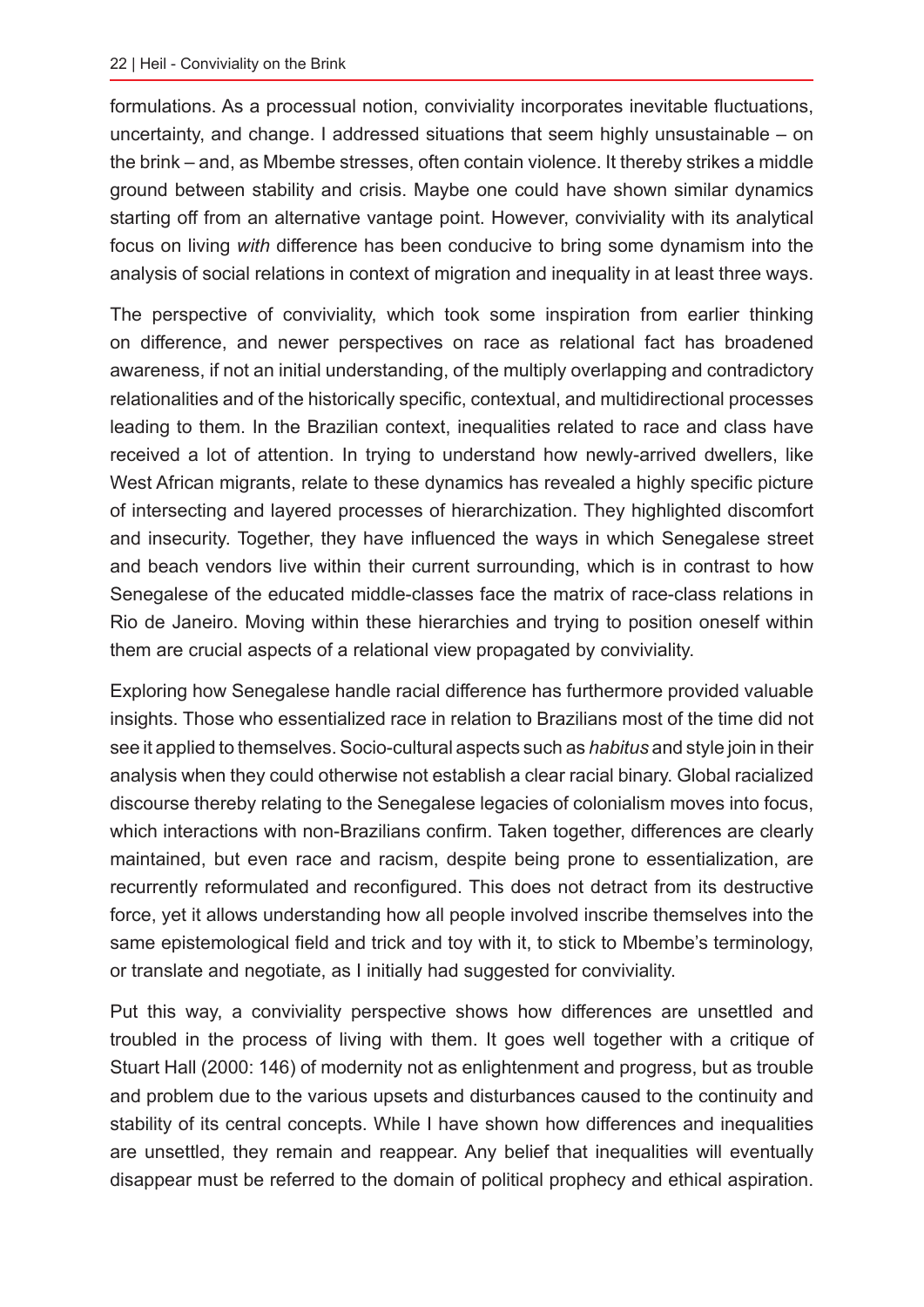People live with and relate to maintained differences that are in multiple and changing hierarchical relationships to one another. All this carries weight, whether there are faceto-face interactions or not, and whether they are peaceful or conflictive.

How, then, do we understand racism differently, if we address it from a conviviality perspective? Maybe I can answer like this: while racism tends to focus on essentialized differences and feigns stability, a conviviality perspective reveals how in unstable and uncertain situations it recurrently changes its shape and intensity. This is due to its various co-existing local and global reference frames and the sometimes unimagined relationalities that emerge from them.

## **6. Bibliography**

- Adloff, Frank; Costa, Sérgio; Kerner, Ina and Vetter, Andrea (2016): *Conviviality The Futures We Want. Global Sociology and the Struggles for a Better World*, at: futureswewant.net (Last access 14.12.2016).
- Alexander, Claire and Alleyne, Brian (2002): "Introduction: Framing Difference: Racial and Ethnic Studies in twentyfirst-century Britain", in: *Ethnic and Racial Studies,*  25, 4, 541–551, at: tandfonline.com (Last access 14.05.2016).
- Alphandéry, Claude; Ancel, Geneviève; Araujo, Ana Maria and et al (2013): *Manifeste convivialiste. Déclaration d'interdépendance* [*Documents*], Lormont: le Bord de l'eau.
- Anderson, Bridget and Hughes, Vanessa (eds.) (2015): *Citizenship and its others*, London: Palgrave Macmillan.
- Aneesh, Aneesh and Wolover, David J. (2017): "Citizenship and inequality in a global age", in: *Sociology Compass,* 11, 5, 1-9.
- Arendt, Hannah (1998): *The human condition*, Chicago: University of Chicago Press.
- Back, Les and Solomos, John (eds.) (2000): *Theories of Race and Racism. A Reader* [*Race and Ethnic Studies, Sociology, Social Policy*], London: Routledge.
- Bellagamba, Alice; Greene, Sandra E. and Klein, Martin A. (eds.) (2017): *African slaves, African masters* [*The Harriet Tubman series on the African diaspora*], Trenton: Africa World Press.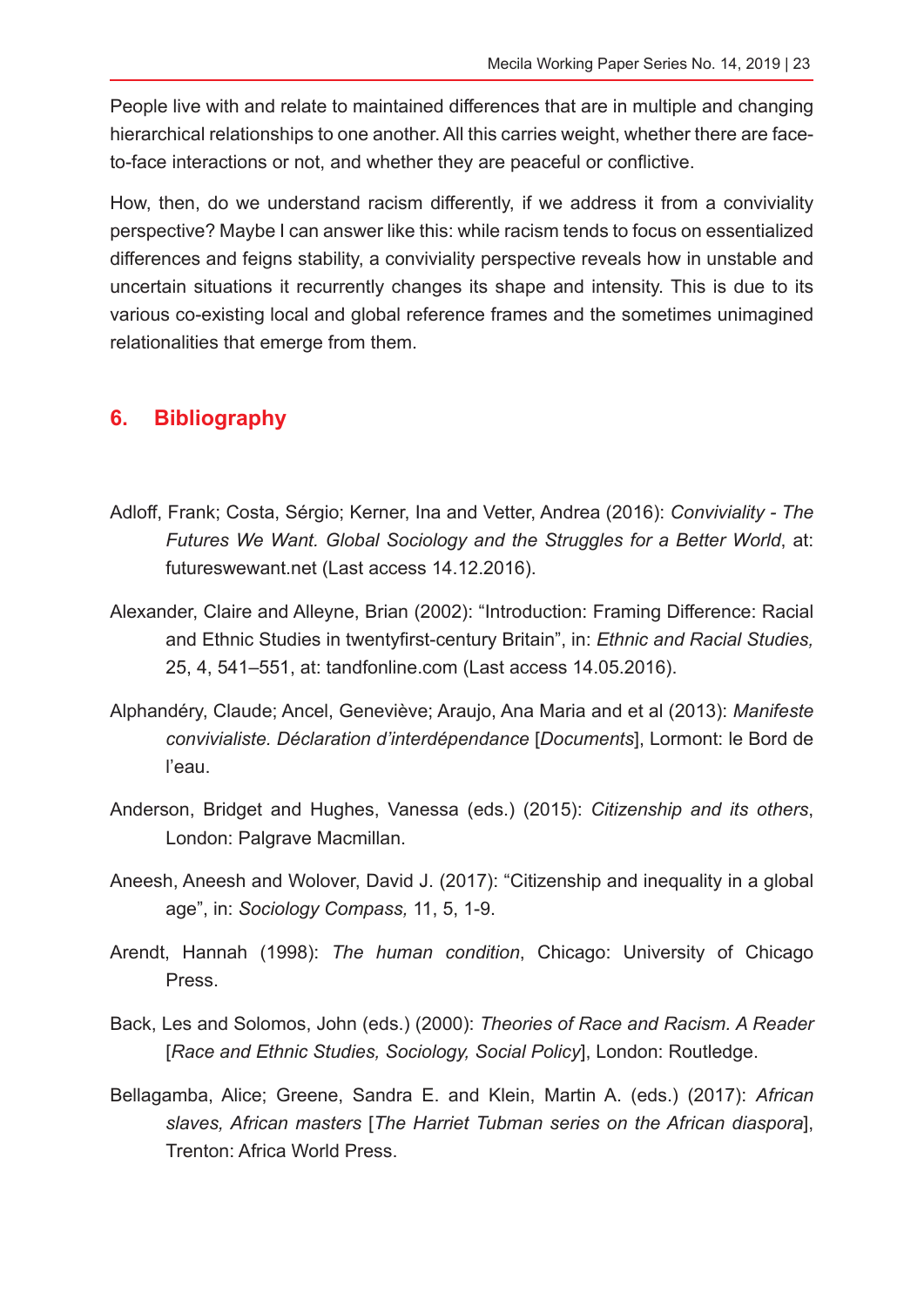- Boisvert, Raymond D. (2010): "Convivialism. A Philosophical Manifesto", in: *The Pluralist,* 5, 2, 57–68.
- Butler, Judith (1992): "Mbembe's Extravagant Power", in: *Public Culture,* 5, 1, 67– 74.
- Caillé, Alain (2011): *De la convivialité. Dialogues sur la société conviviale à venir* [*Cahiers libres*], Paris: La Découverte.
- Cao, Benito (2011): "Race Matters in Brazil", in: *Social Identities,* 17, 5, 709–716.
- Cavalcanti, Leonardo; Oliveira, Antônio Tadeu de; Tonhati, Tânia and Dutra, Delia (2015): "A inserção dos imigrantes no mercado de trabalho brasileiro. Relatório anual 2015", Brasília: Obervatório das migrações internacionais and Ministério do Trabalho e Previdência Social/Conselho Nacional de Imigração e Coordenação Geral de Imigração.
- Faist, Thomas (2000): "Transnationalization in International Migration: Implications for the Study of Citizenship and Culture", in: *Ethnic and Racial Studies,* 23, 2, 189–222.
- Fanon, Frantz (2008): *Black Skin, White Masks*, London: Pluto Press.
- Fassin, Didier (2011): "Racialization: How to do Races with Bodies", in: Mascia-Lees, Frances E. (ed.), *A Companion to the Anthropology of the Body and Embodiment* [*Blackwell Companions to Anthropology* 13], Oxford: Wiley-Blackwell, 419– 434.
- Fischer, Brodwyn (2008): *A Poverty of Rights. Citizenship and Inequality in Twentieth-Century Rio De Janeiro*, Stanford, Calif.: Stanford University Press.
- Genova, Nicholas de (2015): "Denizens All: The Otherness of Citizenship", in: Anderson, Bridget and Vanessa Hughes (eds.), *Citizenship and its Others*, London: Palgrave Macmillan, 191–202.
- Gilroy, Paul (2006): *After Empire: Melancholia or Convivial Culture?*, Abingdon: Routledge.
- Glenn, Evelyn (2000): "Citizenship and Inequality: Historical and Global Perspectives", in: *Social Problems,* 47, 1, 1–20.
- Grillo, Ralph (2003): "Cultural Essentialism and Cultural Anxiety", in: *Anthropological Theory,* 3, 2, 157–173.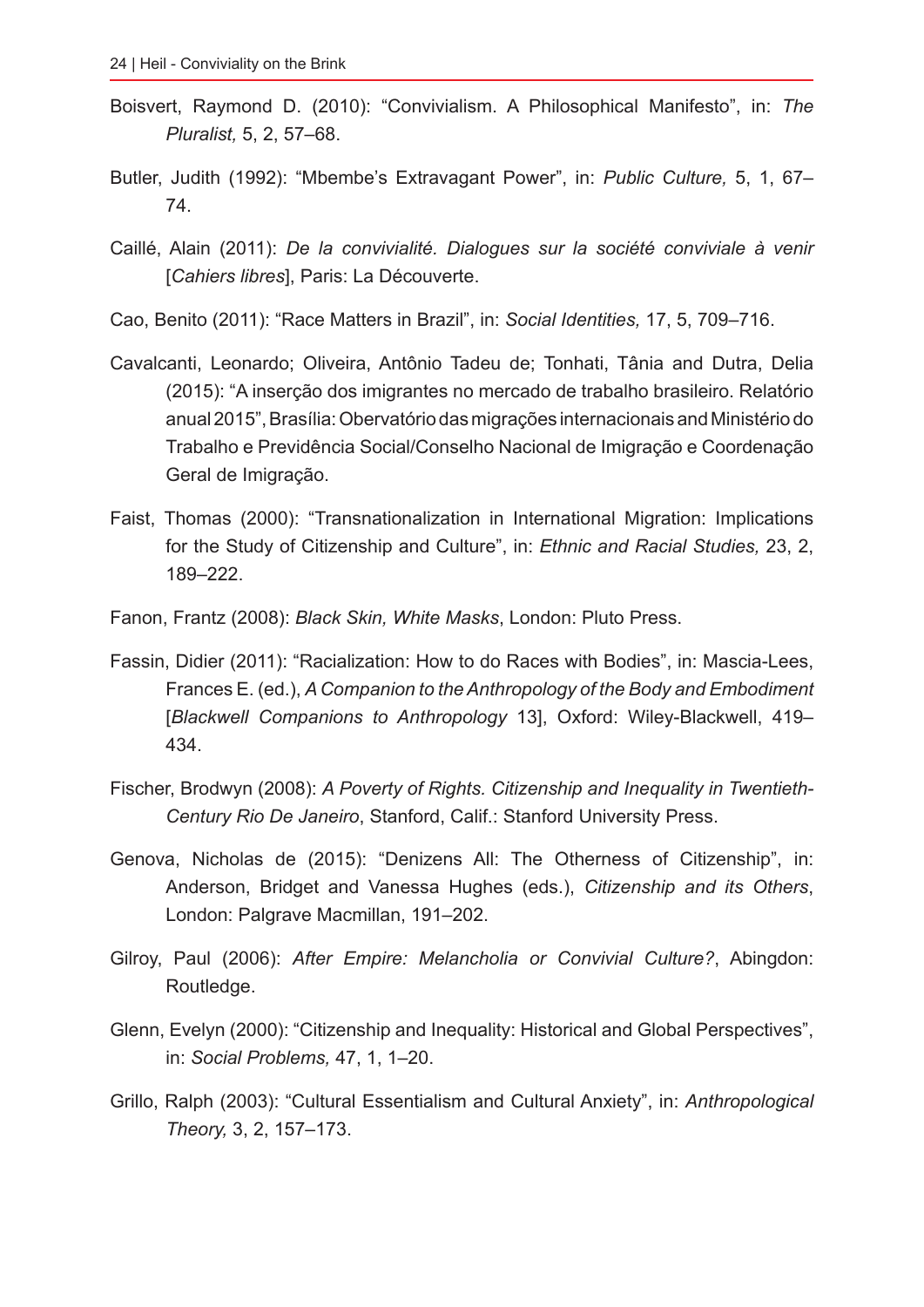- Grodź, Stanislaw and Smith, Gina Gertrud (eds.) (2014): *Religion, Ethnicity and Transnational Migration between West Africa and Europe*, Leiden: Brill.
- Guimarães, Antonio Sérgio Alfredo (2001): "Democracia Racial. O Ideal, o Pacto e o Mito", in: *Novos Estudos - CEBRAP,* 61, 147–162.
- (2004): "Preconceito de cor e racismo no Brasil", in: *Revista de Antropologia,* 47, 1, 9–43.
- Hall, Stuart (1996): "The After-Life of Frantz Fanon: Why Fanon? Why Now? Why Black Skin, White Masks?", in: Read, Alan (ed.), *The Fact of Blackness. Frantz Fanon and Visual Representation*, Seattle: Bay Press [u.a.], 12–37.
- (2000): "Old and New Identities, Old and New Ethnicities", in: Back, Les and John Solomos (eds.), *Theories of Race and Racism. A Reader* [*Race and ethnic studies, sociology, social policy*], London: Routledge, 144–153.
- (2005): "New Ethnicities", in: Morley, David and Kuan-Hsing Chen (eds.), *Stuart Hall: Critical Dialogues in Cultural Studies* [*Comedia*], London: Routledge, 441– 449.
- Hall, Stuart; Held, David and McGrew, Anthony G. (eds.) (1992): *Modernity and its futures*, Cambridge: Polity.
- Heil, Tilmann (under review a): "Muslim Queer encounters in Rio de Janeiro: Making Sense of Relative Positionalities in Brazil".
- (under review b): "Negão, Angolano, Africano? Sou Senegalês, Porra! Challenges to Senegalese Migration Ethics in Rio de Janeiro".
- (2013): *Cohabitation and Convivencia. Comparing conviviality in the Casamance and Catalonia* [Unpublished DPhil Thesis], University of Oxford, Oxford. Institute of Social and Cultural Anthropology.
- (2014a): "Are Neighbours Alike? Practices of Conviviality in Catalonia and Casamance", in: *European Journal of Cultural Studies,* 17, 4, 452–470.
- (2014b): "Dealing with Diversity and Difference in Public: Traces of Casamançais Cohabitation in Catalonia?", in: Grodź, Stanislaw and Smith, Gina Gertrud (eds.), *Religion, Ethnicity and Transnational Migration between West Africa and Europe*, Leiden: Brill, 98–122.
- (2015): "Conviviality: (Re-)negotiating Minimal Consensus", in: Vertovec, Steven (ed.), *Routledge International Handbook of Diversity Studies*, Oxford: Routledge, 317–324.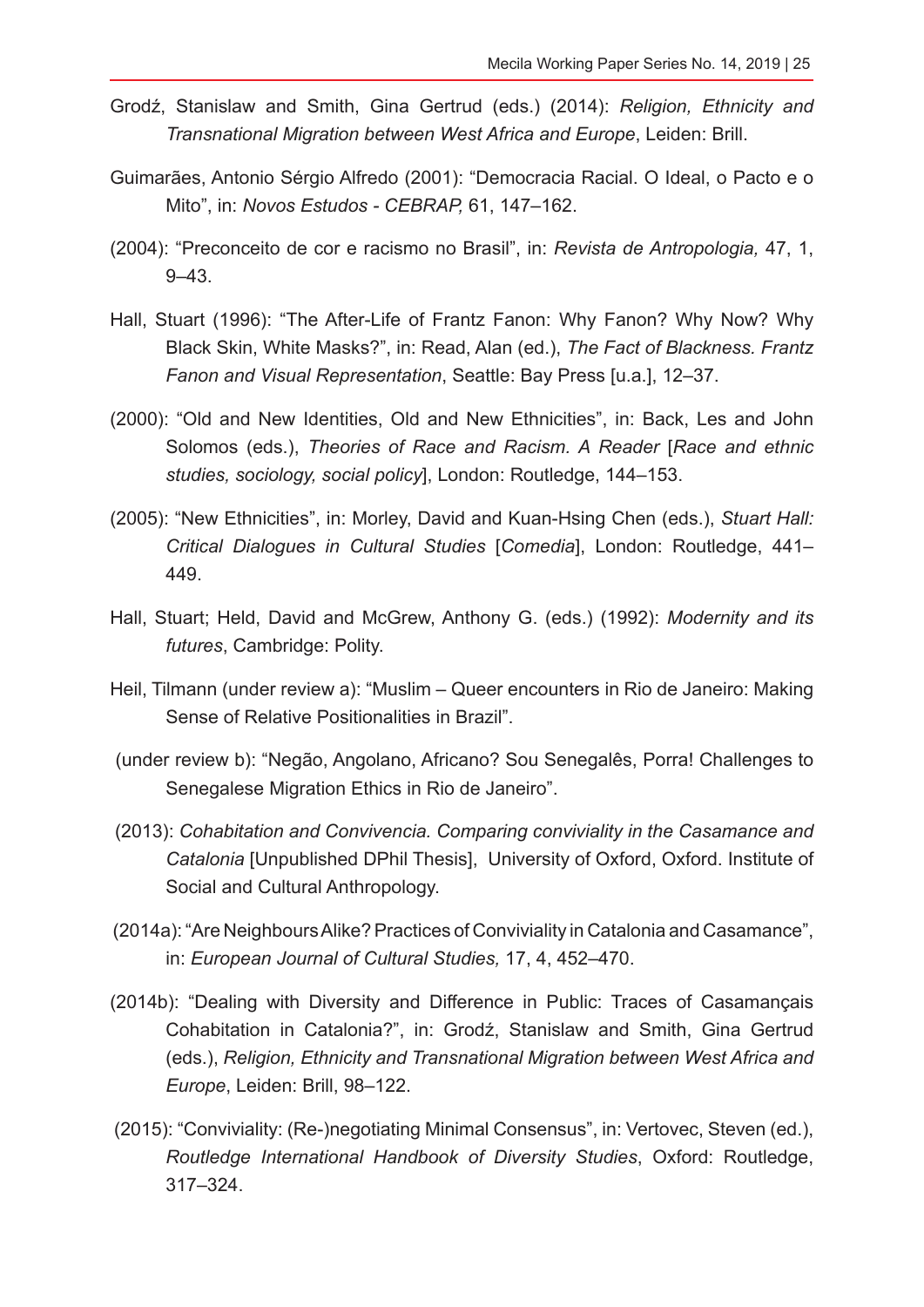- (2018): "Uma infraestrutura muçulmana de chegada no Rio de Janeiro", in: *REMHU : Revista Interdisciplinar da Mobilidade Humana,* 26, 52, 111–129.
- Herédia, Vania Beatriz Merlotti (ed.) (2015): *Migrações internacionais. O caso dos senegaleses no sul do Brasil*, Caxias do Sul RS: Quatrilho Editora.
- Hodges, Matt (2008): "Rethinking Time's Arrow: Bergson, Deleuze and the Anthropology of Time", in: *Anthropological Theory,* 8, 4, 399–429.
- Holston, James (2007): "Citizenship in Disjunctive Democracies", in: Tulchin, Joseph S and Meg Ruthenburg (eds.), *Citizenship in Latin America*, Boulder, London: Lynne Rienner, 75–94.
- Holston, James (2008): *Insurgent Citizenship: Disjunctions of Democracy and Modernity in Brazil* [*In-formation series*], Princeton, Oxford: Princeton University Press.
- Illich, Ivan (1973): *Tools for conviviality* [*World perspectives* 47], New York: Harper & Row.
- Isin, Engin Fahri and Turner, Bryan S. (eds.) (2002): *Handbook of Citizenship Studies*, London: Sage.
- Kaly, Alain Pascal (2001): "O Ser Preto africano no "paraíso terrestre" brasileiro. Um sociólogo senegalês no Brasil", in: *Lusotopie,* 105-121, online at: lusotopie. sciencespobordeaux.fr (Last access 25.10.2016).
- Kaly, Alain Pascal (2011): "Desprestígio racial, desperdício social e branqueamento do êxito", in: *Revista Espaço Acadêmico,* 6, 126, 21–31.
- Lentin, Alana (2015): "What does Race Do?", in: *Ethnic and Racial Studies,* 38, 8, 1401–1406.
- Mascia-Lees, Frances E. (ed.) (2011): *A Companion to the Anthropology of the Body and Embodiment* [*Blackwell Companions to Anthropology* 13], Oxford: Wiley-Blackwell.
- Mbembe, Achille Joseph (1992): "The Banality of Power and the Aesthetics of Vulgarity in the Postcolony", in: *Public Culture,* 4, 2, 1–30.
- Mbembe, Joseph Achille (2001): *On the Postcolony*, Berkeley: University of California Press.
- M'Charek, Amade (2013): "Beyond Fact or Fiction: On the Materiality of Race in Practice", in: *Cultural Anthropology,* 28, 3, 420–442.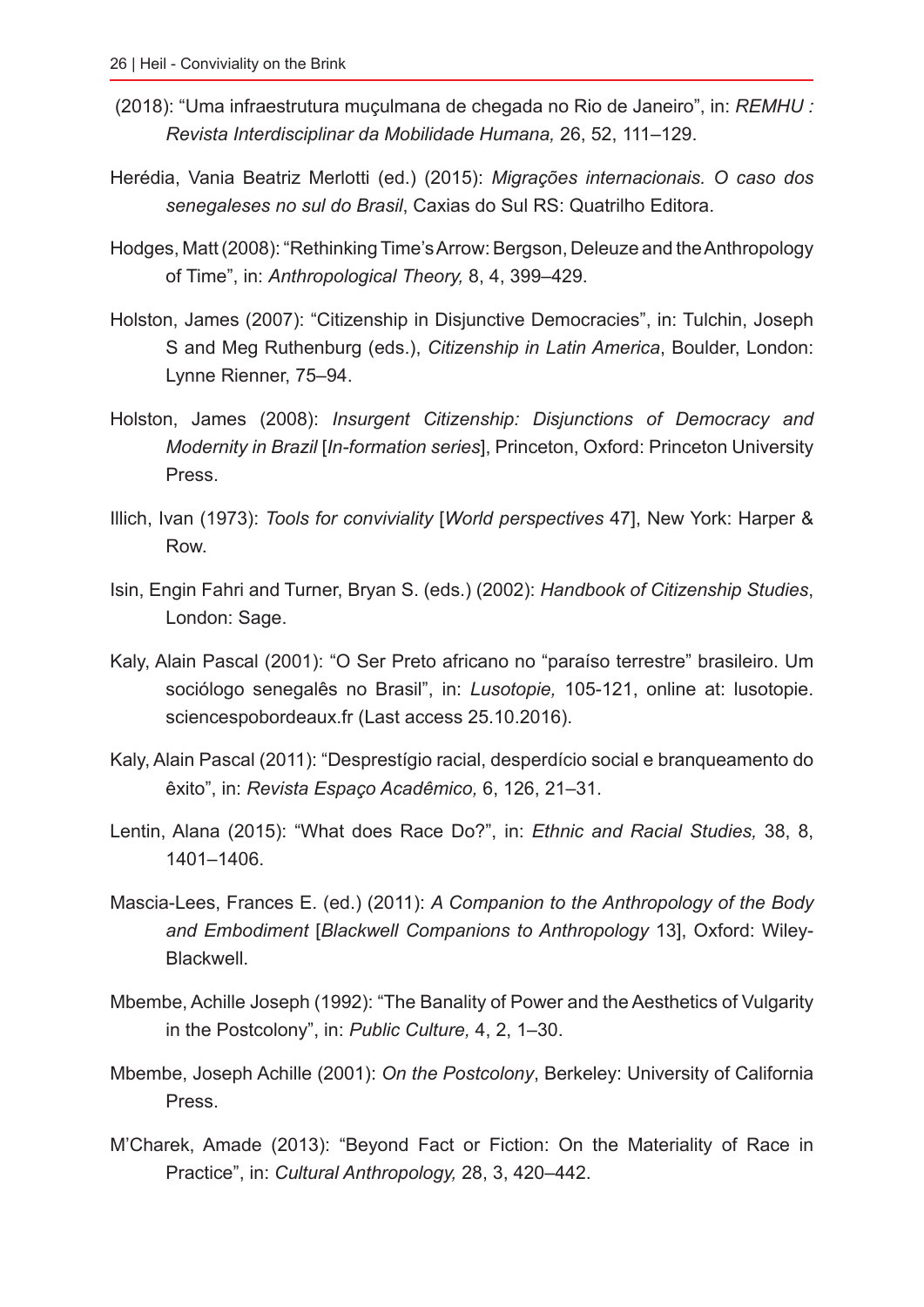- Meer, Nasar; Modood, Tariq and Zapata-Barrero, Ricard (2016): *Multiculturalism and Interculturalism: Debating the Dividing Lines*, Edinburgh: Edinburgh University Press: Edinburgh University Press.
- Mignolo, Walter D. (2011): *The Darker side of Western Modernity: Global Futures, Decolonial Options*, Durham: Duke University Press.
- Mitchell, Gladys Lanier (2010): "Racism and Brazilian Democracy: Two Sides of the Same Coin?", in: *Ethnic and Racial Studies,* 33, 10, 1776–1796.
- Morley, David and Chen, Kuan-Hsing (eds.) (2005): *Stuart Hall: Critical Dialogues in Cultural Studies* [*Comedia*], London: Routledge.
- Moutinho, Laura (2006): "Negociando com a adversidade. Reflexões sobre "raça", (homos)sexualidade e desigualdade social no Rio de Janeiro", in: *Revista Estudos Feministas,* 14, 1, 103–116.
- Neal, Sarah; Bennett, Katy; Cochrane, Allan and Mohan, Giles (2017): *Lived Experiences of Multiculture: The New Social and Spatial Relations of Diversity*, London: Routledge.
- (2018): "Community and Conviviality? Informal Social Life in Multicultural Places", in: *Sociology,* 53, 1, 69–86.
- Ong, Aihwa (1999): *Flexible Citizenship: The Cultural Logics of Transnationality*, Durham, NC: Duke University Press.
- Owensby, Brian (2005): "Toward a History of Brazil's "Cordial Racism": Race Beyond Liberalism", in: *Comparative Studies in Society and History,* 47, 02.
- Paiva, Angela Randolpho (2012): "Citizenship, Racial Inequality and Affirmative Action Policies", in: *The Latin Americanist,* 56, 4, 91–109.
- Petrus, Maria Regina (2001): *Emigrar de Angola e imigrar no Brasil. Jovens imigrantes angolanos no Rio de Janeiro. História(s), trajetórias e redes sociais* [Master thesis]. Universidade Federal do Rio de Janeiro, Rio de Janeiro. Instituto de Pesquisa e Planejamento Urbano e Regional.
- Pinho, Osmundo de Araujo (2012): "*Race Fucker*: Representações raciais na pornografia gay", in: *Cadernos Pagu,* 1, 38, 159–195.
- Read, Alan (ed.) (1996): *The Fact of Blackness. Frantz Fanon and Visual Representation*, Seattle: Bay Press [u.a.].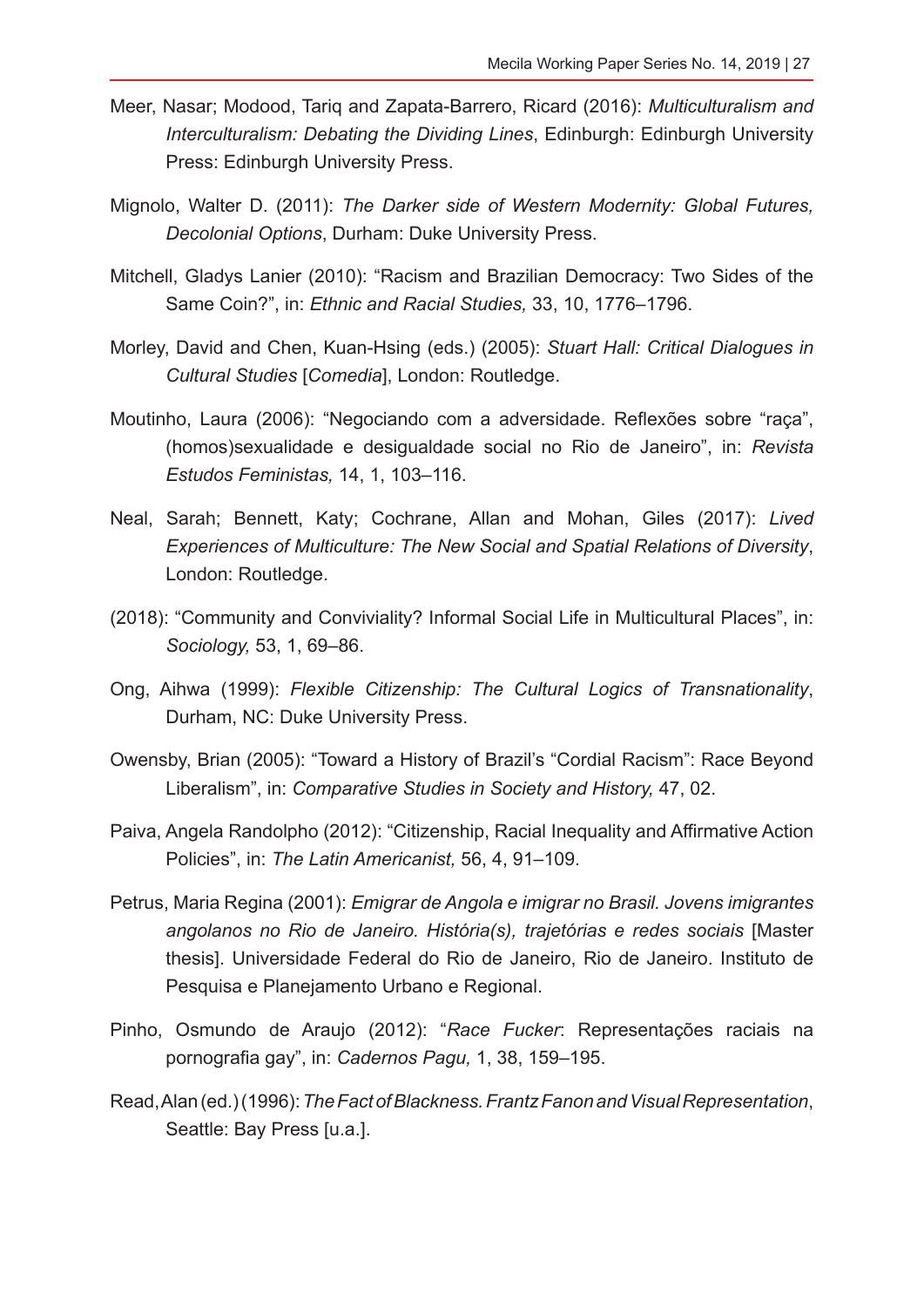- Redclift, Victoria (2014): "New Racisms, New Racial Subjects? The Neo-liberal Moment and the Racial Landscape of Contemporary Britain", in: *Ethnic and Racial Studies,* 37, 4, 577–588.
- Roth-Gordon, Jennifer (2017): *Race and the Brazilian Body: Blackness, Whiteness, and Everyday Language in Rio de Janeiro*, Oakland, California: University of California Press.
- Schwarcz, Lilia Moritz (1999): *The Spectacle of the Races: Scientists, Institutions, and the Race Question in Brazil, 1870-1930*, New York: Hill and Wang.
- Seyferth, Giralda (1989): "As Ciências Sociais no Brasil e a Questão Racial", in: Silva, Jaime da; Pátricia Birman and Regina Wanderley (eds.), *Cativeiro e liberdade*, Rio de Janeiro: UERJ.
- Silva, Graziella Moraes (2016): "After Racial Democracy: Contemporary Puzzles in Race Relations in Brazil, Latin America and Beyond from a Boundaries Perspective", in: *Current Sociology,* 64, 5, 794–812.
- Silva, Graziella Moraes D. and Reis, Elisa P. (2012): "The multiple dimensions of racial mixture in Rio de Janeiro, Brazil. From whitening to Brazilian negritude", in: *Ethnic and Racial Studies,* 35, 3, 382–399.
- Silva, Jaime da; Birman, Pátricia and Wanderley, Regina (eds.) (1989): *Cativeiro e liberdade*, Rio de Janeiro: UERJ.
- Simões, Júlio Assis; França, Isadora Lins and Macedo, Marcio (2010): "Jeitos de corpo. Cor/raça, gênero, sexualidade e sociabilidade juvenil no centro de São Paulo", in: *Cadernos Pagu,* 26, 35, 37–78.
- Solano-Campos, Ana (2016): *Models of Diversity in the Americas: Avenues for Dialogue and Cross-Pollination*, in: Meer, Nasar; Modood, Tariq; and Zapata-Barrero, Ricard, *Multiculturalism and Interculturalism: Debating the Dividing Lines*, Edinburgh: Edinburgh University Press: Edinburgh University Press, 178–200.
- Stolcke, Verena (1995): "Talking Culture: New Boundaries, New Rhetorics of Exclusion in Europe", in: *Current Anthropology,* 36, 1, 1–24.
- Tedesco, João Carlos and Kleidermacher, Giselle (eds.) (2017): *A imigração senegalesa no Brasil e na Argentina. Múltiplos olhares*, Porto Alegre: EST Edições.
- Telles, Edward Eric (2004): *Race in Another America: The Significance of Skin Color in Brazil*, Princeton: Princeton University Press.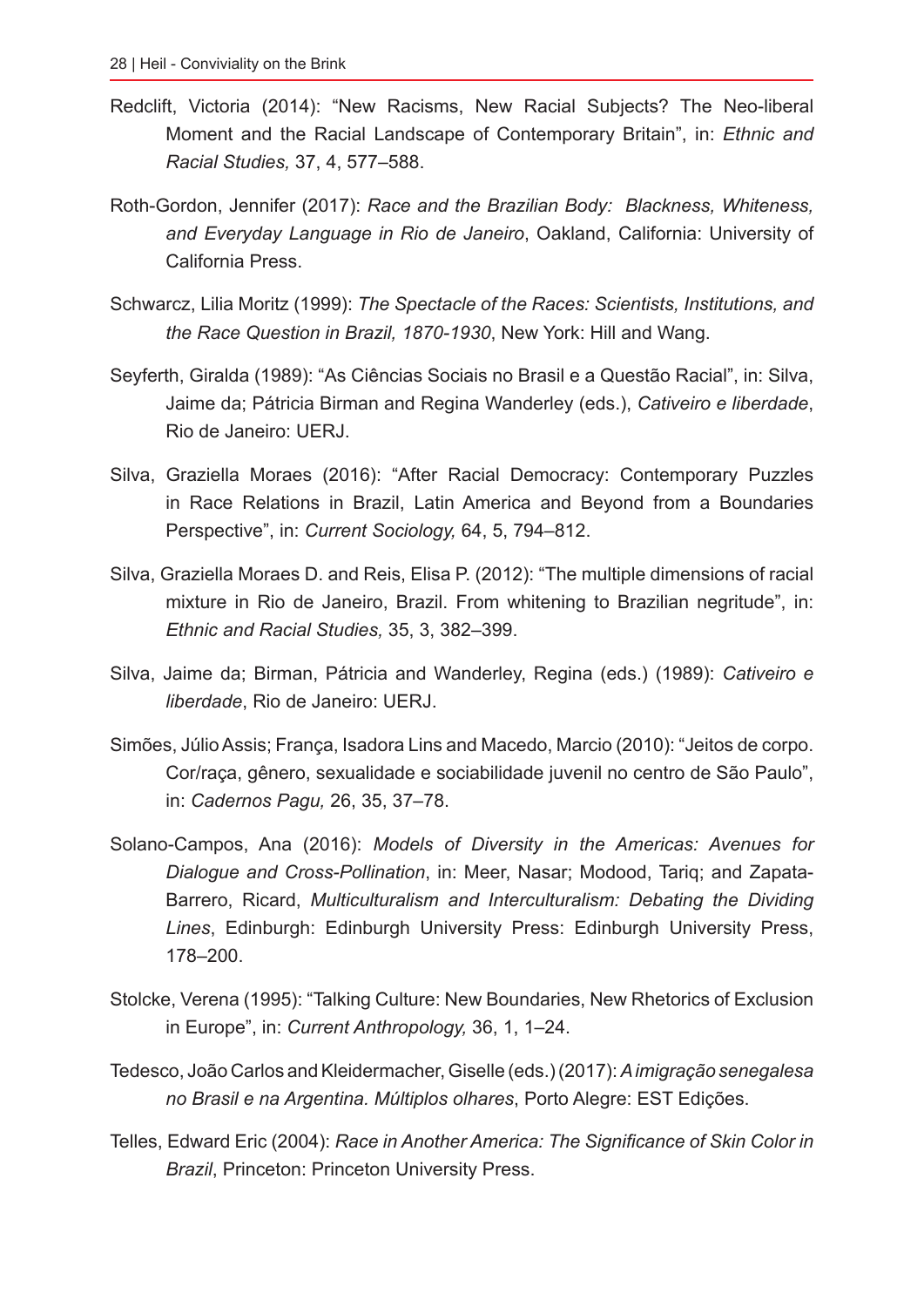- Tulchin, Joseph S and Ruthenburg, Meg (eds.) (2007): *Citizenship in Latin America*, Boulder, London: Lynne Rienner.
- Valentine, Gill (2008): "Living with Difference: Reflections on Geographies of Encounter", in: *Progress in Human Geography,* 32, 3, 323–337.
- Vargas, João H. Costa (2004): "Hyperconsciousness of Race and Its Negation: The Dialectic of White Supremacy in Brazil", in: *Identities,* 11, 4, 443–470.
- Vertovec, Steven (ed.) (2015): *Routledge International Handbook of Diversity Studies*, Oxford: Routledge.
- Vianna, Adriana and Facundo, Ángela (2015): "Tempos e deslocamentos na busca por justiça entre "moradores de favelas" e "refugiados"", in: *Ciência e Cultura,* 67, 2, 46–50.
- Wacquant, Loïc (2016): "Revisiting Territories of Relegation: Class, Ethnicity and State in the Making of Advanced Marginality", in: *Urban Studies,* 53, 6, 1077–1088, at: loicwacquant.net (Last access 10.05.2016).
- Waldely, Aryadne Bittencourt and Figueira, Luiz Eduardo (2018): ""Eles fazem de tudo para pegar as pessoas". Administrando narrativas dos solicitantes de refúgio no Brasil", in: *Revista Brasileira de Sociologia do Direito,* 5, 2.
- Weate, Jeremy (2003): "Achille Mbembe and the Postcolony: Going Beyond the Text", in: *Research in African Literatures,* 34, 4, 27–41, at: muse.jhu.edu.
- Whitaker, Beth Elise (2011): "The Politics of Home. Dual Citizenship and the African Diaspora", in: *International Migration Review,* 45, 4, 755–783.
- Young, Iris Marion (1986): "The Ideal of Community and the Politics of Difference", in: *Social Theory and Practice,* 12, 1, 1–26.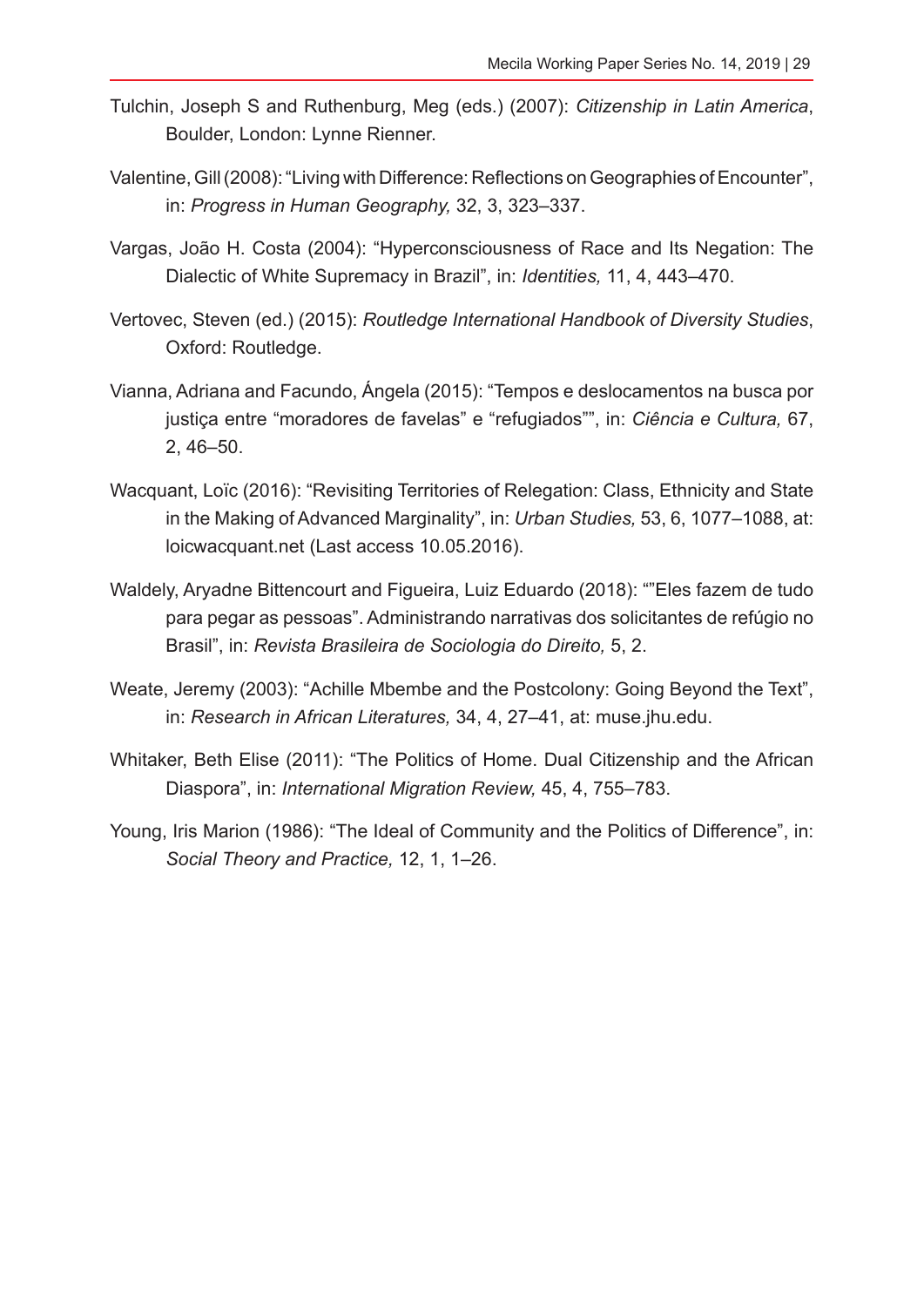## **Working Papers published since 2017:**

- 1. Maria Sybilla Merian International Centre for Advanced Studies in the Humanities and Social Sciences Conviviality-Inequality in Latin America (Mecila) (2017): "Conviviality in Unequal Societies: Perspectives from Latin America: Thematic Scope and Preliminary Research Programme".
- 2. Müller, Gesine (2018): "Conviviality in (Post)Colonial Societies: Caribbean Literature in the Nineteenth Century".
- 3. Adloff, Frank (2018): "Practices of Conviviality and the Social and Political Theory of Convivialism".
- 4. Montero, Paula (2018): "Syncretism and Pluralism in the Configuration of Religious Diversity in Brazil".
- 5. Appadurai, Arjun (2018): "The Risks of Dialogue".
- 6. Inuca Lechón, José Benjamín (2018): "Llaktapura sumak kawsay / Vida plena entre pueblos. Un concepto emancipatorio de las nacionalidades del Ecuador".
- 7. Wade, Peter (2018): "*Mestizaje* and Conviviality in Brazil, Colombia and Mexico".
- 8. Graubart, Karen (2018): "Imperial Conviviality: What Medieval Spanish Legal Practice Can Teach Us about Colonial Latin America".
- 9. Gutiérrez, Felipe Castro (2018): "La violencia rutinaria y los límites de la convivencia en una sociedad colonial".
- 10. Wasser, Nicolas (2018): "The Affects of Conviviality-Inequality in Female Domestic Labour".
- 11. Segura, Ramiro (2019): "Convivialidad en ciudades latinoamericanas. Un ensayo bibliográfico desde la antropología".
- 12. Scarato, Luciane (2019): "Conviviality through Time in Brazil, Mexico, Peru, and Río de la Plata".
- 13. Barreneche, Osvaldo (2019): "Convivialismo, Diversidad, Fraternidad. Conceptos en diálogo".
- 14. Heil, Tilmann (2019): "Conviviality on the Brink".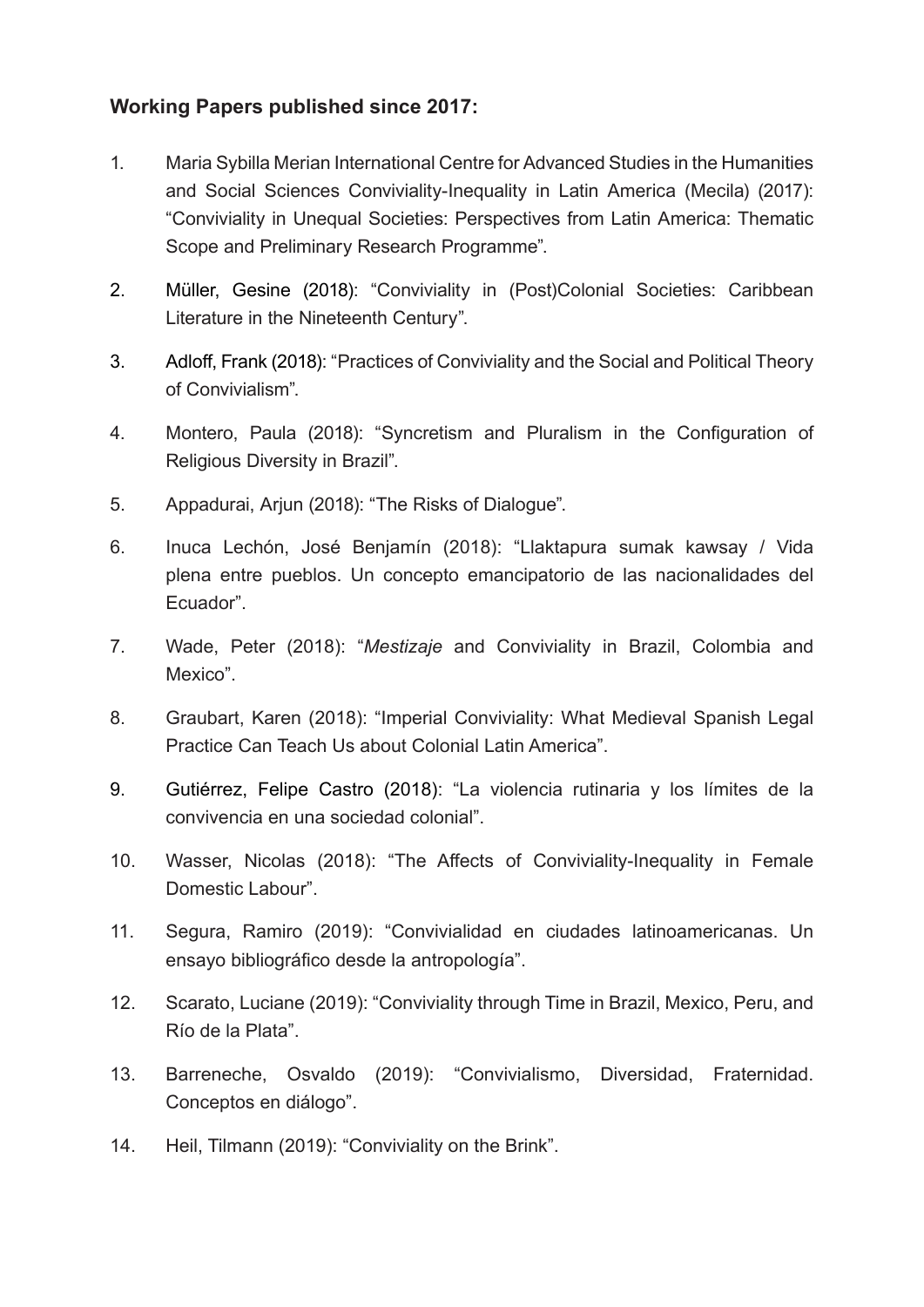



Ibero-Amerikanisches Institut Preußischer Kulturbesitz







EL COLEGIO **DE MÉXICO** 



The Maria Sibylla Merian International Centre for Advanced Studies in the Humanities and Social Sciences Conviviality-Inequality in Latin America (Mecila) was founded in April 2017 by three German and four Latin American partner institutions. It is being funded by the German Federal Ministry of Education and Research (BMBF) for an initial period of three years. The participating researchers will investigate coexistence in unequal societies from an interdisciplinary and global perspective. The following institutions are involved: Freie Universität Berlin, Ibero-Amerikanisches Institut/Stiftung Preußischer Kulturbesitz, Universität zu Köln, Universidade de São Paulo (USP), Centro Brasileiro de Análise e Planejamento (CEBRAP), IdICHS (CONICET/Universidad Nacional de La Plata), and El Colegio de México. Further information at http://www.mecila.net.